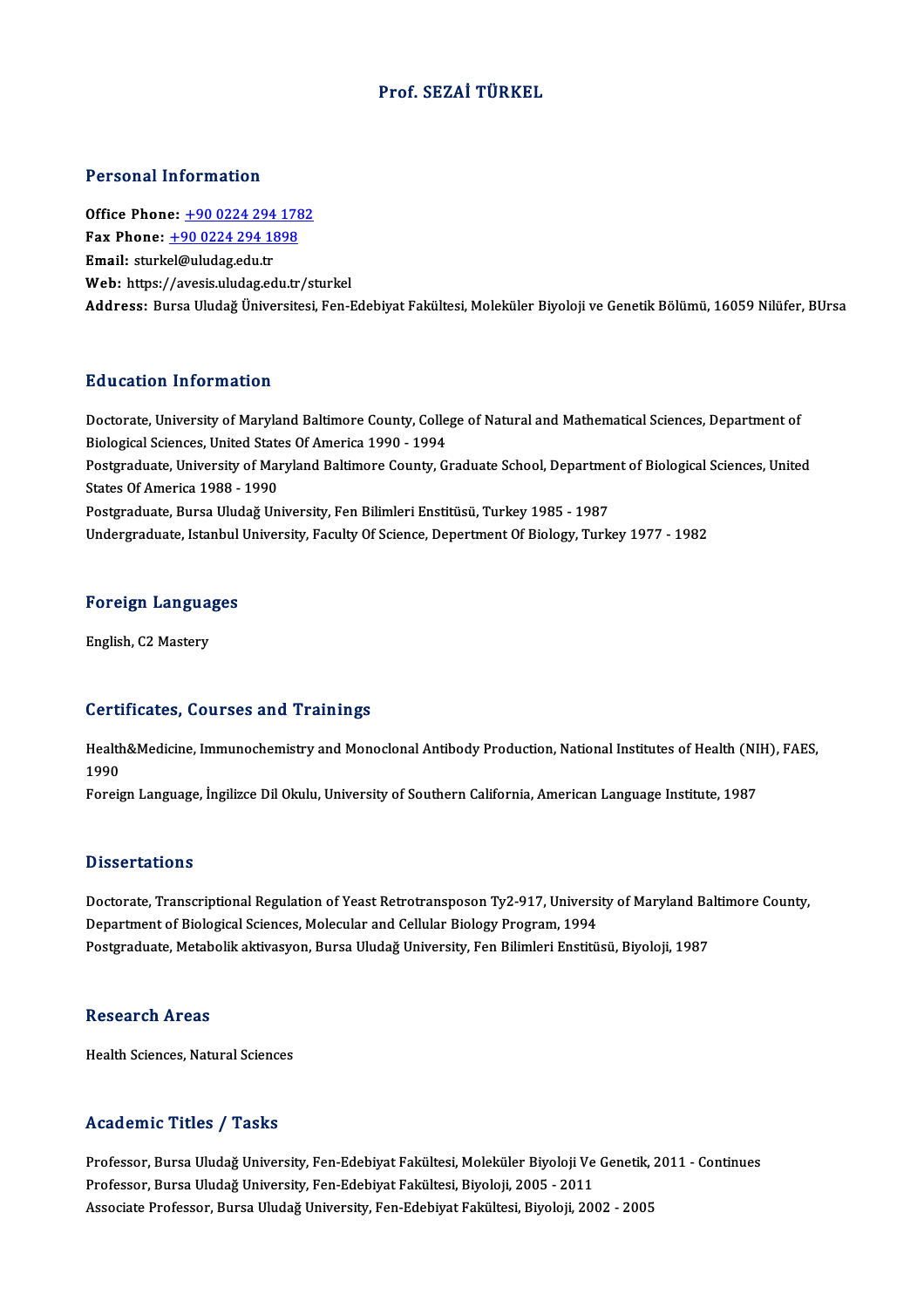Associate Professor, Bolu Abant İzzet Baysal University, Faculty Of Arts And Sciences, 1999 - 2002<br>Assistant Professor, Bolu Abant İzzet Baysal University, Faculty Of Arts And Sciences, 1999 - 2002 Associate Professor, Bolu Abant İzzet Baysal University, Faculty Of Arts And Sciences, 1999 - 2002<br>Assistant Professor, Bolu Abant İzzet Baysal University, Faculty Of Arts And Sciences, 1995 - 1999<br>Researsh Assistant, Bolu Associate Professor, Bolu Abant İzzet Baysal University, Faculty Of Arts And Sciences, 1999 - 2002<br>Assistant Professor, Bolu Abant İzzet Baysal University, Faculty Of Arts And Sciences, 1995 - 1999<br>Research Assistant, Bolu Assistant Professor, Bolu Abant İzzet Baysal University, Faculty Of Arts And Scıences, 1995 - 1999<br>Research Assistant, Bolu Abant İzzet Baysal University, Faculty Of Arts And Scıences, 1994 - 1995<br>Research Assistant, Bursa

### Academic and Administrative Experience

Academic and Administrative Experience<br>Head of Department, Bursa Uludağ University, Fen-Edebiyat Fakültesi, Moleküler Biyoloji Ve Genetik, 2011 - Continues<br>Frasmus Coordinator, Bursa Uludağ University, Fen-Edebiyat Fakülte ricaalerine ana namminiscrative Inperience<br>Head of Department, Bursa Uludağ University, Fen-Edebiyat Fakültesi, Moleküler Biyoloji Ve Genetik, 2011 - Contini<br>Erasmus Coordinator, Bursa Uludağ University, Fen-Edebiyat Fakül Head of Department, Bursa Uludağ University, Fen-Edebiyat Fakültesi, Moleküler Biyoloji Ve<br>Erasmus Coordinator, Bursa Uludağ University, Fen-Edebiyat Fakültesi, Moleküler Biyoloji V<br>Head of Department, Bursa Uludağ Univers Erasmus Coordinator, Bursa Uludağ University, Fen-Edebiyat Fakültesi, Moleküler Biyoloji Ve Geneti<br>Head of Department, Bursa Uludağ University, Fen-Edebiyat Fakültesi, Biyoloji, 2002 - 2011<br>Deputy Head of Department, Bursa Head of Department, Bursa Uludağ University, Fen-Edebiyat Fakültesi, Biyoloji, 2002 - 2011<br>Deputy Head of Department, Bursa Uludağ University, Fen-Edebiyat Fakültesi, Biyoloji, 2002 - 2008<br>Head of Department, Bolu Abant İz Head of Department, Bolu Abant İzzet Baysal University, Faculty Of Arts And Sciences, 1995 - 1998<br>Courses

Courses<br>Kromozom Yapı ve Fonksiyonları, Undergraduate, 2019 - 2020<br>Tamel ve Meleküler Biyeleji Laberatuyan L. Undergraduate, 201 SSATSSS<br>Kromozom Yapı ve Fonksiyonları, Undergraduate, 2019 - 2020<br>Temel ve Moleküler Biyoloji Laboratuvarı I , Undergraduate, 2020 - 2021<br>Moleküler Mikrobiyoloji , Undergraduate, 2019 - 2020 Kromozom Yapı ve Fonksiyonları, Undergraduate, 2019<br>Temel ve Moleküler Biyoloji Laboratuvarı I , Undergrad<br>Moleküler Mikrobiyoloji , Undergraduate, 2019 - 2020<br>Tez Danısmanlığı III , Postaraduate, 2019 - 2020 Temel ve Moleküler Biyoloji Laboratuvarı I , Und<br>Moleküler Mikrobiyoloji , Undergraduate, 2019 -<br>Tez Danışmanlığı III , Postgraduate, 2019 - 2020<br>Mikrobiyal Ekoloji , Undergraduate, 2019 - 2020 Moleküler Mikrobiyoloji , Undergraduate, 2019 - 2020<br>Tez Danışmanlığı III , Postgraduate, 2019 - 2020<br>Mikrobiyal Ekoloji , Undergraduate, 2019 - 2020<br>MBG2008 Genetik, Undergraduate, 2017 - 2018 Mikrobiyal Ekoloji, Undergraduate, 2019 - 2020 Mikrobiyal Ekoloji , Undergraduate, 2019 - 2020<br>MBG2008 Genetik, Undergraduate, 2017 - 2018<br>MBG4118 Maya Genetiği ve Biyoteknolojisi, Undergraduate, 2017 - 2018<br>MBG5402 HÜCBE MOLEKÜLER RİYOLOJİSİ, Postanaduate, 2017 - 2018 MBG2008 Genetik, Undergraduate, 2017 - 2018<br>MBG4118 Maya Genetiği ve Biyoteknolojisi, Undergraduate, 2017 - 201<br>MBG5403 HÜCRE MOLEKÜLER BİYOLOJİSİ, Postgraduate, 2017 - 2018<br>MBG2001 Moleküler Cenetik, Undergraduate, 2017 -MBG4118 Maya Genetiği ve Biyoteknolojisi, Undergraduate<br>MBG5403 HÜCRE MOLEKÜLER BİYOLOJİSİ, Postgraduate, 2<br>MBG3001 Moleküler Genetik, Undergraduate, 2017 - 2018<br>MBG3051 Moleküler Genetik, Undergraduate, 2017 - 2018 MBG5403 HÜCRE MOLEKÜLER BİYOLOJİSİ, Postgraduate, 2017 - 2018<br>MBG3001 Moleküler Genetik, Undergraduate, 2017 - 2018<br>MBG3051 Moleküler Genetik Laboratuvarı, Undergraduate, 2017 - 2018 MBG4107Enzimoloji,Undergraduate,2017 -2018 MBG3051 Moleküler Genetik Laboratuvarı, Undergraduate, 2017 - 2018<br>MBG4107 Enzimoloji, Undergraduate, 2017 - 2018<br>MBG5400 GEN MOLEKÜLER BİYOLOJİSİ, Postgraduate, 2016 - 2017, 2017 - 2018<br>MBG4002 ST Bitinme Preisci II Under MBG4107 Enzimoloji, Undergraduate, 2017 - 2018<br>MBG5400 GEN MOLEKÜLER BİYOLOJİSİ, Postgraduate, 2016<br>MBG4002-ST Bitirme Projesi-II, Undergraduate, 2017 - 2018<br>MBG5192 VÜKSEK LİSANS UZMANLIK ALAN DERSİ, Rostgrad MBG5400 GEN MOLEKÜLER BİYOLOJİSİ, Postgraduate, 2016 - 2017, 2017 - 2011<br>MBG4002-ST Bitirme Projesi-II, Undergraduate, 2017 - 2018<br>MBG5182 YÜKSEK LİSANS UZMANLIK ALAN DERSİ, Postgraduate, 2017 - 2018<br>CSD4242 Yeast Bistschn MBG4002-ST Bitirme Projesi-II, Undergraduate, 2017 - 2018<br>MBG5182 YÜKSEK LİSANS UZMANLIK ALAN DERSİ, Postgraduate, 2017 - 2018<br>GSD4243 Yeast Biotechnology, Undergraduate, 2017 - 2018 MBG5182 YÜKSEK LİSANS UZMANLIK ALAN DERSİ, Postgraduate, 2017 - 2018<br>GSD4243 Yeast Biotechnology, Undergraduate, 2017 - 2018<br>MBG5402 MAYA GENETİĞİ VE MOLEKÜLER BİYOLOJİSİ, Postgraduate, 2016 - 2017, 2017 - 2018<br>MBG5401 MOL GSD4243 Yeast Biotechnology, Undergraduate, 2017 - 2018<br>MBG5402 MAYA GENETIĞİ VE MOLEKÜLER BİYOLOJİSİ, Postgraduate, 2016 - 2017, 2017<br>MBG5401 MOLEKÜLER BİYOLOJİ YÖNTEMLERİ, Postgraduate, 2016 - 2017, 2017 - 2018<br>MBG2058 C MBG5402 MAYA GENETİĞİ VE MOLEKÜLER BİYOLOJİSİ, Postg<br>MBG5401 MOLEKÜLER BİYOLOJİ YÖNTEMLERİ, Postgraduate,<br>MBG2058 Genetik Laboratuvarı, Undergraduate, 2017 - 2018<br>MPC5191 YÜKSEK LİSANS UZMANLIK ALAN DEPSİ, Postgradı MBG5401 MOLEKÜLER BİYOLOJİ YÖNTEMLERİ, Postgraduate, 2016 - 2017, 2017 - 2018<br>MBG2058 Genetik Laboratuvarı, Undergraduate, 2017 - 2018<br>MBG5181 YÜKSEK LİSANS UZMANLIK ALAN DERSİ, Postgraduate, 2017 - 2018 MBG2058 Genetik Laboratuvarı, Undergraduate, 2017 - 2018<br>MBG5181 YÜKSEK LİSANS UZMANLIK ALAN DERSİ, Postgraduate, 2017 -<br>MBG5415 PROTEİN VE ENZİM BİYOKİMYASI, Postgraduate, 2017 - 2018<br>MBC4001 ST Bitirme Projeci I. Undergr MBG5181 YÜKSEK LİSANS UZMANLIK ALAN DERSİ, Postgra<br>MBG5415 PROTEİN VE ENZİM BİYOKİMYASI, Postgraduate, 2<br>MBG4001-ST Bitirme Projesi-I, Undergraduate, 2017 - 2018 MBG4001-ST Bitirme Projesi-I, Undergraduate, 2017 - 2018<br>Advising Theses

TÜRKEL S., Investigation of the effects of biometal ions on the transcription of GPD1 gene and cell cycle, Postgraduate, G.İbrahimova(Student),2021 TÜRKEL S., Investigation of the effects of biometal ions on the transcription of GPD1 gene and cell cycle, Postgraduate,<br>G.İbrahimova(Student), 2021<br>TÜRKEL S., Analysis of the effects of various differentiation signals on

G.İbrahimova(Student), 2021<br>TÜRKEL S., Analysis of the effects of v<br>Postgraduate, T.Saah(Student), 2021<br>Türkel S. Molegylar analysis of the an TÜRKEL S., Analysis of the effects of various differentiation signals on the transcription of TPS1 and NTH1 genesty<br>Postgraduate, T.Saah(Student), 2021<br>Türkel S., Molecular analysis of the apoptosis and autophagy signals o

Postgraduate, T.Saah(Student), 2021<br>Türkel S., Molecular analysis of the apoptosis and autophagy<br>pseudoviruses, Postgraduate, C.ÇOLAKOĞLU(Student), 2020<br>Türkel S. Javestisation of the effects of apontasis, autophang

pseudoviruses, Postgraduate, C.ÇOLAKOĞLU(Student), 2020<br>Türkel S., Investigation of the effedts of apoptosis, autophapgy and retrograde transcrition on the expression of CYC1, SUC2 and GPD1 genes, Postgraduate, E.TANIK(Student), 2020

Türkel S., Investigation of the effects of nitrogen signaling on the gene expression in ty viruses, Postgraduate,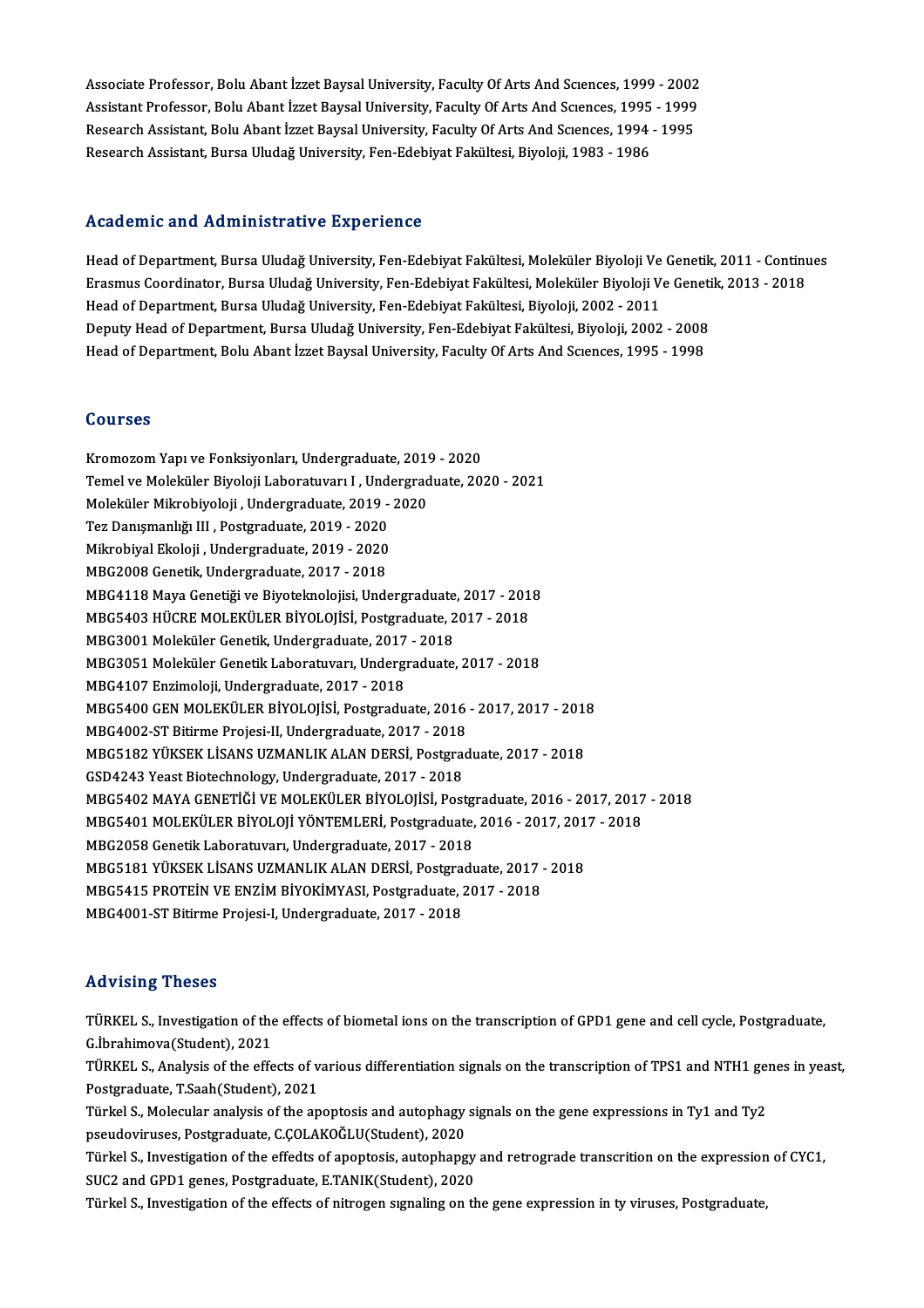### T.KARADUMAN(Student),2019

T.KARADUMAN(Student), 2019<br>Türkel S., Analysis of the effects of stress activated protein kinases on the ribosomal frameshift rate in EST3 gene,<br>Restanaduate, S.SARICA(Student), 2018 T.KARADUMAN(Student), 2019<br>Türkel S., Analysis of the effects of stress<br>Postgraduate, S.SARICA(Student), 2018<br>Türkel S. Javestisation of the effects of a Türkel S., Analysis of the effects of stress activated protein kinases on the ribosomal frameshift rate in E.<br>Postgraduate, S.SARICA(Student), 2018<br>Türkel S., Investigation of the effects of apototic factors on the transkr

Postgraduate, S.SARICA(St<br>Türkel S., Investigation of<br>C.KESKİN(Student), 2018<br>Türkel S., Domir stresinin Türkel S., Investigation of the effects of apototic factors on the transkription of Cyc1 gene, Postgraduate,<br>C.KESKİN(Student), 2018<br>Türkel S., Demir stresinin Schizosaccharomyces pombe hekzos taşıyıcıları üzerine etkileri

C.KESKİN(Student), 2018<br>Türkel S., Demir stresinin Schizosaccharomyces pombe hekzos taşıyıcıları üzerine etkileri, Postgraduate,<br>E.ÖZKAN(Student), 2018 Türkel S., Demir stresinin Schizosaccharomyces pombe hekzos taşıyıcıları üzerine etkileri, Postgraduate,<br>E.ÖZKAN(Student), 2018<br>Türkel S., Forming of induced cancer stem-like cells as a model of cancer cell, Postgraduate,

E.ÖZKAN(Student), 2018<br>Türkel S., Forming of induced cancer stem-like cells as a model of cancer cell, Postgraduate, S.GONCA(Student), 2017<br>Türkel S., Investigation of the effects of various metal ions on the growth featur Türkel S., Forming of induced cancer stem-like cells as a model of c<br>Türkel S., Investigation of the effects of various metal ions on the g<br>Saccharomyces cerevisiae, Postgraduate, S.ANGIN(Student), 2017<br>TÜRKEL S. Investiga Türkel S., Investigation of the effects of various metal ions on the growth features and transcription of HXT2 gene in<br>Saccharomyces cerevisiae, Postgraduate, S.ANGIN(Student), 2017<br>TÜRKEL S., Investigation of the effects

Saccharomyces cerevisiae, Postgraduate, S.ANGIN(<br>TÜRKEL S., Investigation of the effects of nitrogen s<br>EST3 gene, Postgraduate, M.Arafat(Student), 2016<br>Türkel S. Genetis and bioshamical analysis of the ef TÜRKEL S., Investigation of the effects of nitrogen signaling pathway on the programmed ribosomal frameshift rate<br>EST3 gene, Postgraduate, M.Arafat(Student), 2016<br>Türkel S., Genetic and biochemical analysis of the effects

EST3 gene, Postgraduate, M.Arafat(Student), 2016<br>Türkel S., Genetic and biochemical analysis of the effects weak organic acid stress on the SUC<br>invertase activity in Saccharomyces cerevisiae, Postgraduate, A.KAHRAMAN(Stude Türkel S., Genetic and biochemical analysis of the effects weak organic acid stress on the SUC2 gene expression and<br>invertase activity in Saccharomyces cerevisiae, Postgraduate, A.KAHRAMAN(Student), 2016<br>Türkel S., Investi

invertase activity in Saccharomyces cerevisiae, Postgraduate, I<br>Türkel S., Investigation of the effects of nitrogen signa<br>EST3 gene, Postgraduate, M.ARAFAT(Student), 2016<br>EPCÜL S. G., TÜRKELS, Investigation of Bogillus ser Türkel S., Investigation of the effects of nitrogen signaling pathway on the programmed ribosomal frameshift rate<br>EST3 gene, Postgraduate, M.ARAFAT(Student), 2016<br>ERGÜL C. C. , TÜRKEL S., Investigation of Bacillus cereus;

EST3 gene, Postgraduate, M.ARAFAT(Student), 2016<br>ERGÜL C. C. , TÜRKEL S., Investigation of Bacillus cer<br>Postgraduate, D.TURAN(Student), 2016 ERGÜL C. C., TÜRKEL S., Investigation of Bacillus cereus; purification, microbiological and biochemical properties,<br>Postgraduate, D.TURAN(Student), 2016<br>Türkel S., Comparative analysis of the structure and control mechanis

Postgraduate, D.TURAN(Student), 2<br>Türkel S., Comparative analysis of th<br>Postgraduate, N.ÖZ(Student), 2016<br>Türkel S., The matabelis effects of ex Türkel S., Comparative analysis of the structure and control mechanisms of Tor1 gene in different organisms,<br>Postgraduate, N.ÖZ(Student), 2016<br>Türkel S., The metabolic affects of overexpression of Gcr1p transcription facto

Türkel S., The metabolic affects of overexpression of Gcr1p transcription factor in Saccharomyces cerevisiae,<br>Postgraduate, M.ULAŞ(Student), 2015 Türkel S., The metabolic affects of overexpression of Gcr1p transcription factor in Saccharomyces cerevisiae,<br>Postgraduate, M.ULAŞ(Student), 2015<br>Türkel S., Molecular analysis of the translational control mechanisms in the

Postgi<br>Türke<br>2015<br>Türke Türkel S., Molecular analysis of the translational control mechanisms in the EST3 gene, Postgraduate, S.ELİF(Student)<br>2015<br>Türkel S., Investigation of the effects of different signaling pathways to gene expression in retro

2015<br>Türkel S., Investigation<br>E.ARİK(Student), 2014<br>Türkel S., Investigation Türkel S., Investigation of the effects of different signaling pathways to gene expression in retrovirus Ty1, Doctora<br>E.ARİK(Student), 2014<br>Türkel S., Investigation of the effects of abiotic stress conditions on the transc

E.ARİK(Student), 2014<br>Türkel S., Investigation of the effects of abiotic stress conditions on the transcription of HXT4 gene in S. cerevisiae,<br>Postgraduate, S.BAHAR(Student), 2011 Türkel S., Investigation of the effects of abiotic stress conditions on the transcription of HXT4 gene in S. cerevisiae,<br>Postgraduate, S.BAHAR(Student), 2011<br>Türkel S., Molecular analysis of the effects of glucose and nitr

Postgraduate, S.BAHAR(Student), 2011<br>Türkel S., Molecular analysis of the effects of glucos<br>nth1 gene, Postgraduate, T.TURAN(Student), 2011<br>TÜRKELS. Molecular analysis of the effects of sign Türkel S., Molecular analysis of the effects of glucose and nitrogen signal transduction pathways on the transcrip<br>nth1 gene, Postgraduate, T.TURAN(Student), 2011<br>TÜRKEL S., Molecular analysis of the effects of signal tran

nth1 gene, Postgraduate, T.TURAN(Student), 2011<br>TÜRKEL S., Molecular analysis of the effects of signal transduction pathways on the frameshift in metavirus Ty3,<br>Postgraduate, G.Kaplan(Student), 2010 TÜRKEL S., Molecular analysis of the effects of signal transduction pathways on the frameshift in metavirus Ty3,<br>Postgraduate, G.Kaplan(Student), 2010<br>Türkel S., Isolation of yeasts from Kluyveromyces lactis taxon and char

Postgraduate, G.Kaplan(Student), 2010<br>Türkel S., Isolation of yeasts from Kluyveromyces l<br>features, Doctorate, N.KAYAKENT(Student), 2009<br>Türkel S. Molegylar analysis of the effects of sluge Türkel S., Isolation of yeasts from Kluyveromyces lactis taxon and characterization of their metabolic and gene<br>features, Doctorate, N.KAYAKENT(Student), 2009<br>Türkel S., Molecular analysis of the effects of glucose inducti

features, Doctorate, N.KAYAKENT(Student), 2009<br>Türkel S., Molecular analysis of the effects of glucose induction on the transcription of retrotransposon TY2,<br>Postgraduate, E.ARİK(Student), 2007

Türkel S., Analysis of the effects of non-histone proteins and transcriptional mediators on the regulation of HXT genes Postgraduate, E.ARİK(Student), 2007<br>Türkel S., Analysis of the effects of non-histone protein<br>transcription, Postgraduate, S.GÜZEL(Student), 2005<br>Türkel S. Analysis of the effects of chromatin modifyi: Türkel S., Analysis of the effects of non-histone proteins and transcriptional mediators on the regulation of HXT genes<br>transcription, Postgraduate, S.GÜZEL(Student), 2005<br>Türkel S., Analysis of the effects of chromatin mo

transcription, Postgraduate, S.GÜZEL(Student)<br>Türkel S., Analysis of the effects of chron<br>Postgraduate, B.YENİCE(Student), 2005<br>Türkel S., Analysis of glysogen and traba Türkel S., Analysis of the effects of chromatin modifying factors on the regulation of retrotransposon Ty2 transcripti<br>Postgraduate, B.YENİCE(Student), 2005<br>Türkel S., Analysis of glycogen and trehalose metabolism in the k

Postgi<br>Türke<br>2005<br>Türke Türkel S., Analysis of glycogen and trehalose metabolism in the kluyveromyces species, Doctorate, Ç.EGEL(Student),<br>2005<br>Türkel S., The Analysis of the growth conditions transcription and frameshift rate of Ty2 retrotranspo

2005<br>Türkel S., The Analysis of the growth conditions transcription and frameshift rate of Ty2 retrotransposon, Postgraduate,<br>Ö.BAYRAM(Student), 2003 Türkel S., The Analysis of the growth conditions transcription and frameshift rate of Ty2 retrotransposon, Postgrad<br>Ö.BAYRAM(Student), 2003<br>Türkel S., Molecular analysis of the effects of osmotic stress on the glucose repr

Ö.BAYRAM(Student), 2003<br>Türkel S., Molecular analysis of the effect<br>Postgraduate, Y.YÜCEL(Student), 2003<br>Türkel S. Comparative analysis of inven Türkel S., Molecular analysis of the effects of osmotic stress on the glucose repression in sacharomyces cerevisiae,<br>Postgraduate, Y.YÜCEL(Student), 2003<br>Türkel S., Comparative analysis of invertase activities in different

Postgraduate, Y.YÜCEL(Student), 2003<br>Türkel S., Comparative analysis of invertase activities in different yeast species, Postgraduate, N.KAYAKEN<br>2003<br>Türkel S., Analysis of the effect of transcription factor Gcr2p on the S Türkel S., Comparative analysis of invertase activities in different yeast species, Postgraduate, N.KAYAKEN<br>2003<br>Türkel S., Analysis of the effect of transcription factor Gcr2p on the SUC2 gene expression, Postgraduate,<br>LS

İ.SAVAŞÇIOĞLU(Student),2002

Türkel S., Analysis of the effects of trehalose synthase on the SUC2 gene expression pattern in the saccharomyces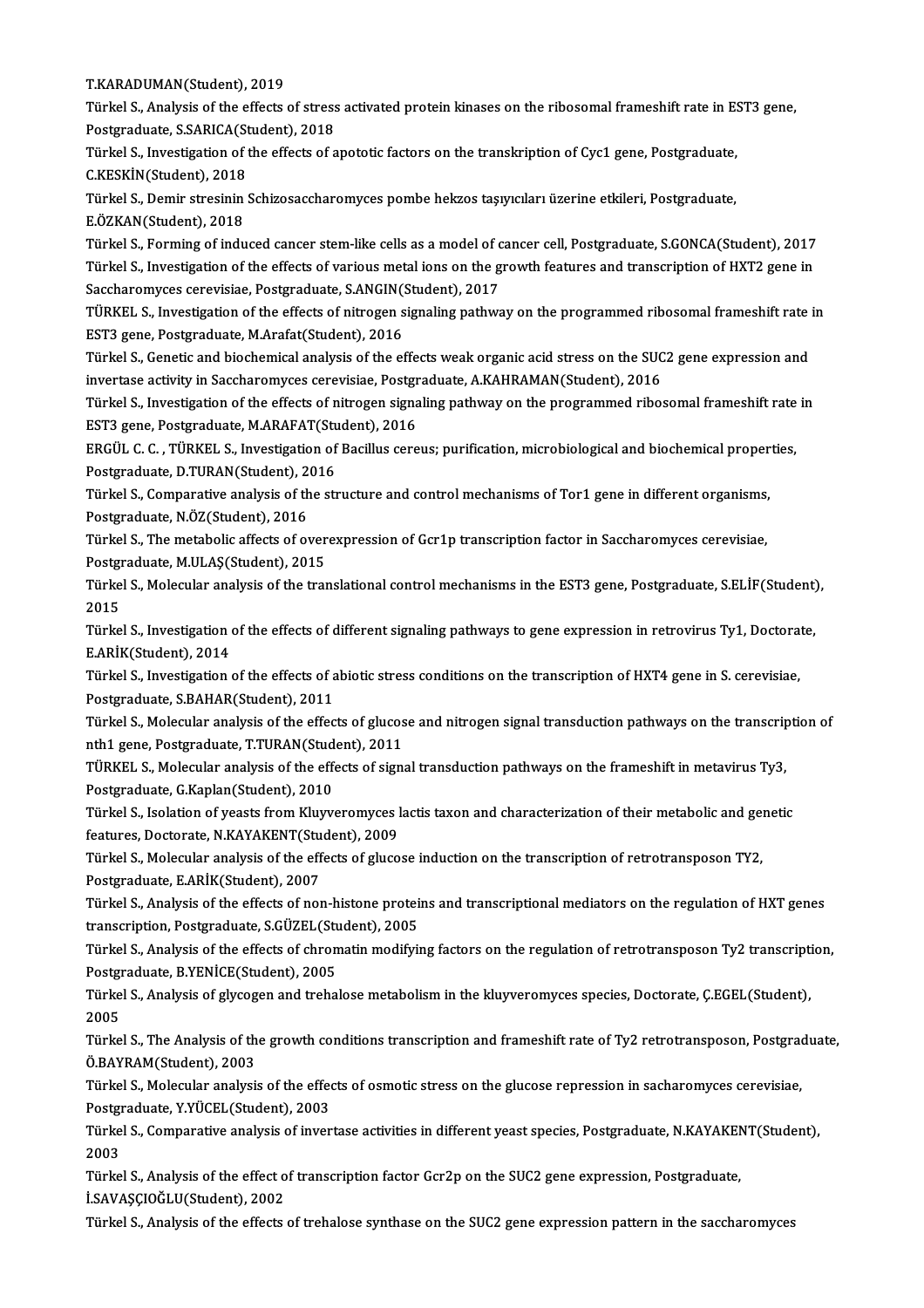cerevisiae, Postgraduate, M.DUDAK(Student), 2001

cerevisiae, Postgraduate, M.DUDAK(Student), 2001<br>Türkel S., Analysis of the effects of glycolysis regulators on the sucz gene expression and reserve carbonydrate levels in<br>the veest sessberemyses serevisies, Desterate, T.T cerevisiae, Postgraduate, M.DUDAK(Student), 2001<br>Türkel S., Analysis of the effects of glycolysis regulators on the sucz gene e<br>the yeast saccharomyces cerevisiae, Doctorate, T.TURGUT(Student), 2000

# the yeast saccharomyces cerevisiae, Doctorate, T.TURGUT(Student), 2000<br>Articles Published in Journals That Entered SCI, SSCI and AHCI Indexes

rticles Published in Journals That Entered SCI, SSCI and AHCI Indexes<br>I. Effects of stress activated protein kinases on the expression of EST3 gene that encodes telomerase<br>subunit in Sassharemyses sarewisiae steed a mondato in Science and the mondatored in Saccharomyces cerevisiae<br>subunit in Saccharomyces cerevisiae<br>TipMELS Sarice S Effects of stress a<br>subunit in Saccha<br>TÜRKEL S., Sarica S.<br>PIOLOCLA vel 32 na subunit in Saccharomyces cerevisiae<br>TÜRKEL S., Sarica S.<br>BIOLOGIA, vol.72, no.3, pp.252-258, 2017 (Journal Indexed in SCI) TÜRKEL S., Sarica S.<br>BIOLOGIA, vol.72, no.3, pp.252-258, 2017 (Journal Indexed in SCI)<br>II. Glucose signalling pathway controls the programmed ribosomal frameshift efficiency in retroviral-<br>like element Ty? in Seccharemyses BIOLOGIA, vol.72, no.3, pp.252-258, 2017 (Journal In<br>Glucose signalling pathway controls the progr<br>like element Ty3 in Saccharomyces cerevisiae<br>T<sup>inver</sup> S. Kaplan G. Farsbaugh B. L Glucose signalling pathway contr<br>like element Ty3 in Saccharomyc<br>TÜRKEL S., Kaplan G., Farabaugh P. J.<br>VEAST vol 28 no 11 nn 799,909,201 like element Ty3 in Saccharomyces cerevisiae<br>TÜRKEL S., Kaplan G., Farabaugh P. J.<br>YEAST, vol.28, no.11, pp.799-808, 2011 (Journal Indexed in SCI) III. Effect of different stresses on trehalose levels in Rhizopus oryzae Uyar E.O., Hamamci H., TÜRKEL S. JOURNAL OF BASIC MICROBIOLOGY, vol.50, no.4, pp.368-372, 2010 (Journal Indexed in SCI) Uyar E. O. , Hamamci H., TÜRKEL S.<br>JOURNAL OF BASIC MICROBIOLOGY, vol.50, no.4, pp.368-372, 2010 (Journal Indexed in SCI)<br>IV. The effects of the Pho85 signaling pathway on invertase biosynthesis and glucose uptake in<br>Sessh **JOURNAL OF BASIC MICROBIC<br>The effects of the Pho85 s:<br>Saccharomyces cerevisiae<br>TÜBKELS Arik E** The effects of th<br>Saccharomyces<br>TÜRKEL S., Arik E.<br>TURKEL JOURNAL Saccharomyces cerevisiae<br>TÜRKEL S., Arik E.<br>TURKISH JOURNAL OF BIOLOGY, vol.34, no.2, pp.103-108, 2010 (Journal Indexed in SCI) TÜRKEL S., Arik E.<br>TURKISH JOURNAL OF BIOLOGY, vol.34, no.2, pp.103-108, 2010 (Journal Indexed in SCI)<br>V. Glucose Signaling Pathway and Growth Conditions Regulate Gene Expression in Retrotransposon<br>Ty? TURI<br>Gluc<br>Ty2<br>Tür Glucose Signaling Pathway<br>Ty2<br>TÜRKEL S., Bayram O., Arik E.<br>ZEITSCHPIET EUP NATUREOL Ty2<br>TÜRKEL S., Bayram O., Arik E.<br>ZEITSCHRIFT FUR NATURFORSCHUNG SECTION C-A JOURNAL OF BIOSCIENCES, vol.64, pp.526-532, 2009 (Journal TÜRKEL S., Bayı<br>ZEITSCHRIFT FI<br>Indexed in SCI)<br>Isolation and ZEITSCHRIFT FUR NATURFORSCHUNG SECTION C-A JOURNAL OF BIOSCIENCES, vol.64, pp.526-532, 2009 ()<br>Indexed in SCI)<br>VI. Isolation and Characterization of New Metschnikowia pulcherrima Strains as Producers of the<br>Antimianabial B Indexed in SCI)<br>Isolation and Characterization of Ne<br>Antimicrobial Pigment Pulcherrimin<br>T<sup>üpkel S. ENER P</sup> **Isolation and Cha<br>Antimicrobial Pig<br>TÜRKEL S., ENER B.<br>ZEITSCHDIET EUD A** Antimicrobial Pigment Pulcherrimin<br>TÜRKEL S., ENER B.<br>ZEITSCHRIFT FUR NATURFORSCHUNG SECTION C-A JOURNAL OF BIOSCIENCES, vol.64, pp.405-410, 2009 (Journal TÜRKEL S., ENE<br>ZEITSCHRIFT FI<br>Indexed in SCI)<br>The effect of h ZEITSCHRIFT FUR NATURFORSCHUNG SECTION C-A JOURNAL OF BIOSCIENCES, vol.64, pp.405-410, 2009<br>Indexed in SCI)<br>VII. The effect of hyperosmotic stress and nitrogen starvation on growth and beta-galactosidase<br>sunthosis in Klutt Indexed in SCI)<br>The effect of hyperosmotic stress and nitrogen starvation on gro<br>synthesis in Kluyveromyces lactis and Kluyveromyces marxianus<br>T<sup>üpver S. Arik E. Curelyordor S</sup> The effect of hyperosmotic streaty<br>hypothesis in Kluyveromyces la<br>TÜRKEL S., Arik E., Guzelvardar S.<br>TURKEH JOURNAL OF BIOLOCY : synthesis in Kluyveromyces lactis and Kluyveromyces marxianus<br>TÜRKEL S., Arik E., Guzelvardar S.<br>TURKISH JOURNAL OF BIOLOGY, vol.32, no.3, pp.175-180, 2008 (Journal Indexed in SCI)<br>Clusese signaling sentreks the transcript TÜRKEL S., Arik E., Guzelvardar S.<br>TURKISH JOURNAL OF BIOLOGY, vol.32, no.3, pp.175-180, 2008 (Journal Indexed in SCI)<br>VIII. Glucose signaling controls the transcription of retrotransposon Ty2-917 in Saccharomyces TURKISH JO<br>Glucose sig<br>cerevisiae<br>Turkel S. Ar **Glucose signali<br>cerevisiae<br>Turkel S., Arik E.**<br>VIPUS CENES ve cerevisiae<br>Turkel S., Arik E.<br>VIRUS GENES, vol.35, no.3, pp.713-717, 2007 (Journal Indexed in SCI) Turkel S., Arik E.<br>VIRUS GENES, vol.35, no.3, pp.713-717, 2007 (Journal Indexed in SCI)<br>IX. Comparative analysis of glycogen and trehalose accumulation in methylotrophic and<br>nonmethylotrophic yeasts. VIRUS GENES, vol.35, no.3, pp.<br>Comparative analysis of gl<br>nonmethylotrophic yeasts<br>Turkel S Compara<br>nonmetl<br>Turkel S.<br>MICPOPI nonmethylotrophic yeasts<br>Turkel S.<br>MICROBIOLOGY, vol.75, no.6, pp.639-643, 2006 (Journal Indexed in SCI)<br>Non histone Preteins and the Medister Compley, Are Essential fo Turkel S.<br>MICROBIOLOGY, vol.75, no.6, pp.639-643, 2006 (Journal Indexed in SCI)<br>X. Non histone Proteins and the Mediator Complex Are Essential for the Transcription of the HXT2 and<br>UYT4 Cones in Sessbare wese sensuisies MICROBIOLOGY, vol.75, no.6, pp.639-643, 2006<br>Non histone Proteins and the Mediator Containstance in Saccharomyces cerevisiae Non histone Proteins a:<br>HXT4 Genes in Sacchar<br>Güzelvardar S., TÜRKEL S.<br>Turkish Journal Of Biology HXT4 Genes in Saccharomyces cerevisiae<br>Güzelvardar S., TÜRKEL S.<br>Turkish Journal Of Biology, vol.30, no.3, pp.163-169, 2006 (Journal Indexed in SCI)<br>Effect of cametic stress on the depennession of investors sunthesis in no Güzelvardar S., TÜRKEL S.<br>Turkish Journal Of Biology, vol.30, no.3, pp.163-169, 2006 (Journal Indexed in SCI)<br>XI. Effect of osmotic stress on the derepression of invertase synthesis in nonconventional yeasts<br>Turkel S. Turg Turkish Journal Of Biology, vol.3<br>Effect of osmotic stress on t<br>Turkel S., Turgut T., Kayakent N.<br>LETTEDS IN APPLIED MICROPIC Effect of osmotic stress on the derepression of invertase synthesis in nonconven<br>Turkel S., Turgut T., Kayakent N.<br>LETTERS IN APPLIED MICROBIOLOGY, vol.42, no.1, pp.78-82, 2006 (Journal Indexed in SCI)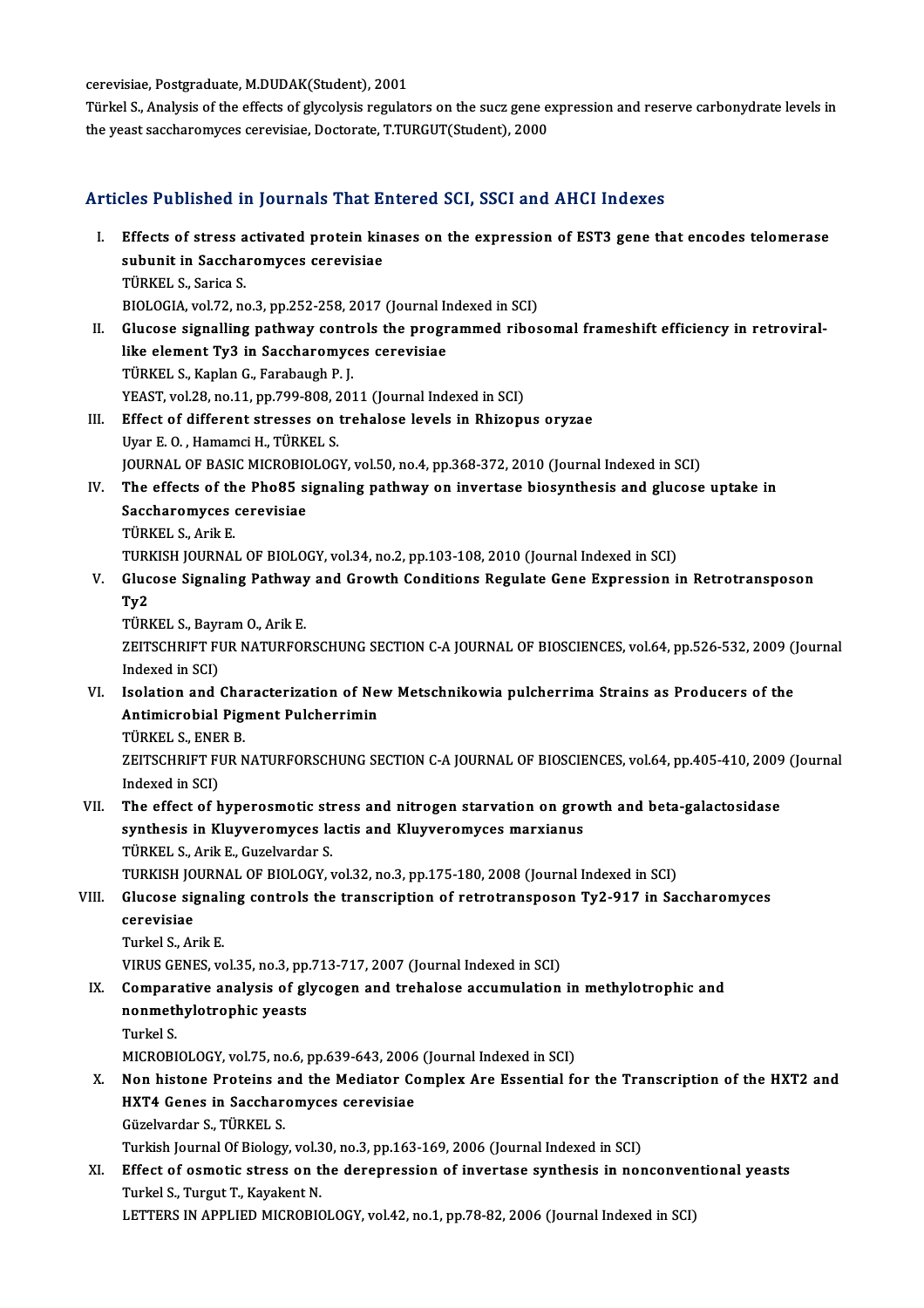XII. Isolation and characterization of glucose derepressed invertase mutants from Schizosaccharomyces<br>Rembe Isolatio<br>pombe<br><sup>Vic C</sup> T pombe<br>Kig C., Turkel S., Temizkan G. BIOSCIENCE BIOTECHNOLOGY AND BIOCHEMISTRY, vol.69, no.12, pp.2475-2478, 2005 (Journal Indexed in SCI) Kig C., Turkel S., Temizkan G.<br>BIOSCIENCE BIOTECHNOLOGY AND BIOCHEMISTRY, vol.69, no.12, pp.2475-2478, 2005 (Journal Indexed in SCI)<br>XIII. Comment on Blachinsky et al. "Procedure for controlling number of repeats, orientat BIOSCIENCE BIOTECHNOLOGY AND BIOCHEMISTRY, vol.69, no.12, pp.2475-2478, 2005<br>Comment on Blachinsky et al. "Procedure for controlling number of repeats, or<br>during cloning of oligonucleotides" BioTechniques 36 : 933-936 (Jun Comment on Blachin<br>during cloning of oli<br>Turkel S., Farabaugh P.<br>PLOTECHNIOUES vol 23 during cloning of oligonucleotides" BioTechniques 36 : 933-936 (June 2004).<br>Turkel S., Farabaugh P.<br>BIOTECHNIQUES, vol.37, no.4, pp.562, 2004 (Journal Indexed in SCI) Turkel S., Farabaugh P.<br>BIOTECHNIQUES, vol.37, no.4, pp.562, 2004 (Journal Indexed in SCI)<br>XIV. Non-histone proteins Nhp6A and Nhp6B are required for the regulated expression of SUC2 gene of<br>Sacebare wees carevisies BIOTECHNIQUES, vol.37, no.4,<br>Non-histone proteins Nhpt<br>Saccharomyees cerevisiae<br>Turkel S Non-hist<br>Sacchar<br>Turkel S.<br>JOUPNAJ Saccharomyees cerevisiae<br>Turkel S.<br>JOURNAL OF BIOSCIENCE AND BIOENGINEERING, vol.98, no.1, pp.9-13, 2004 (Journal Indexed in SCI) XV. Mutations in GCR1 affect SUC2 gene expression in Saccharomyces cerevisiae Turkel S., Turgut T., Lopez M., Uemura H., Baker H. Mutations in GCR1 affect SUC2 gene expression in Saccharomyces cerevisiae<br>Turkel S., Turgut T., Lopez M., Uemura H., Baker H.<br>MOLECULAR GENETICS AND GENOMICS, vol.268, no.6, pp.825-831, 2003 (Journal Indexed in SCI)<br>The GC Turkel S., Turgut T., Lopez M., Uemura H., Baker H.<br>MOLECULAR GENETICS AND GENOMICS, vol.268, no.6, pp.825-831, 2003 (Journal Indexed in SCI)<br>XVI. The GCR2 gene is required for the transcriptional activation of retrotr MOLECULAR GENETICS AND<br>The GCR2 gene is required<br>Saccharomyces cerevisiae<br>Turkel S The GCR2 gene is required for the transcriptional activation of retrotransposon Ty2-917 in Saccharomyces cerevisiae<br>Turkel S. BIOLOGICAL & PHARMACEUTICAL BULLETIN, vol.25, no.9, pp.1212-1213, 2002 (Journal Indexed in SCI) Turkel S.<br>BIOLOGICAL & PHARMACEUTICAL BULLETIN, vol.25, no.9, pp.1212-1213, 2002 (Journal Indexed in SCI)<br>XVII. The GCR1 gene function is essential for glycogen and trehalose metabolism in Saccharomyces<br>conquisiae. BIOLOGICAI<br>The GCR1<br>cerevisiae<br>Turkel S The GCR<br>cerevisi:<br>Turkel S.<br>EOLLA MI cerevisiae<br>Turkel S.<br>FOLIA MICROBIOLOGICA, vol.47, no.6, pp.663-666, 2002 (Journal Indexed in SCI)<br>Transcription of the HYT4 gane is regulated by Cer1n and Cer2n in the l Turkel S.<br>FOLIA MICROBIOLOGICA, vol.47, no.6, pp.663-666, 2002 (Journal Indexed in SCI)<br>XVIII. Transcription of the HXT4 gene is regulated by Gcr1p and Gcr2p in the yeast S-cerevisiae<br>Turkel S. Bissen I FOLIA MICROBIOL<br>Transcription of<br>Turkel S., Bisson L.<br>YEAST vol 15, no 1 Transcription of the HXT4 gene is regulated by Gcr1p and (<br>Turkel S., Bisson L.<br>YEAST, vol.15, no.11, pp.1045-1057, 1999 (Journal Indexed in SCI)<br>Hunoresmotis stress represses the transcription of HYT2.2. Turkel S., Bisson L.<br>YEAST, vol.15, no.11, pp.1045-1057, 1999 (Journal Indexed in SCI)<br>XIX. Hyperosmotic stress represses the transcription of HXT2 and HXT4 genes in Saccharomyces<br>consulsias YEAST, vol.1<br><mark>Hyperosm</mark><br>cerevisiae<br><sup>Turkol S</sup> Hyperos<br>cerevisi:<br>Turkel S.<br>EOLLA MI cerevisiae<br>Turkel S.<br>FOLIA MICROBIOLOGICA, vol.44, no.4, pp.372-376, 1999 (Journal Indexed in SCI)<br>SCR1, dependent transcriptional estivation of weast retratranspesson Ty Turkel S.<br>FOLIA MICROBIOLOGICA, vol.44, no.4, pp.372-376, 1999 (Journal Indexed in SCI)<br>XX. GCR1-dependent transcriptional activation of yeast retrotransposon Ty2-917<br>Turkel S. Line X. Ferebough P. FOLIA MICROBIOLOGICA, vol.4<br>GCR1-dependent transcript<br>Turkel S., Liao X., Farabaugh P.<br>VEAST. vol.13, no.10, nn.917, 93 GCR1-dependent transcriptional activation of yeast retro<br>Turkel S., Liao X., Farabaugh P.<br>YEAST, vol.13, no.10, pp.917-930, 1997 (Journal Indexed in SCI)<br>2. DOWNSTREAM SITES REPRESS TRANSCRIPTION OF A.T. Turkel S., Liao X., Farabaugh P.<br>YEAST, vol.13, no.10, pp.917-930, 1997 (Journal Indexed in SCI)<br>XXI. 3 DOWNSTREAM SITES REPRESS TRANSCRIPTION OF A TY2 RETROTRANSPOSON IN YEAST, vol.13, no.10, pp.917-930, 1997 (Journal Indexed in SCI)<br>3 DOWNSTREAM SITES REPRESS TRANSCRIPTION OF A TY2 R<br>SACCHAROMYCES-CEREVISIAE<br>FARABAUGH P., VIMALADITHAN A., TURKEL S., JOHNSON R., ZHAO H. 3 DOWNSTREAM SITES REPRESS TRANSCRIPTION OF A TY2 R<br>SACCHAROMYCES-CEREVISIAE<br>FARABAUGH P., VIMALADITHAN A., TURKEL S., JOHNSON R., ZHAO H.<br>MOLECIU AR AND CELLUI AR BIOLOCY vol.12 no.4 nn.2091-2000-11 MOLECULARANDCELLULARBIOLOGY,vol.13,no.4,pp.2081-2090,1993 (Journal Indexed inSCI) FARABAUGH P., VIMALADITHAN A., TURKEL S., JOHNSON R., ZHAO H.<br>MOLECULAR AND CELLULAR BIOLOGY, vol.13, no.4, pp.2081-2090, 1993 (Journal Indexed in SCI)<br>XXII. INTERSPERSION OF AN UNUSUAL GCN4 ACTIVATION SITE WITH A COMPLEX MOLECULAR AND CELLULAR BIOLOGY, vol.13, no.4, pp.2081-2090, 1993 (Journa<br>INTERSPERSION OF AN UNUSUAL GCN4 ACTIVATION SITE WITH A COMI<br>REPRESSION SITE IN TY2 ELEMENTS OF SACCHAROMYCES-CEREVISIAE<br>TIBYELS FARARAUCH B INTERSPERSION OF AN<br>REPRESSION SITE IN TY<br>TURKEL S., FARABAUGH P.<br>MOLECULAP AND CELLIU REPRESSION SITE IN TY2 ELEMENTS OF SACCHAROMYCES-CEREVISIAE<br>TURKEL S., FARABAUGH P.<br>MOLECULAR AND CELLULAR BIOLOGY, vol.13, no.4, pp.2091-2103, 1993 (Journal Indexed in SCI)

## Articles Published in Other Journals

rticles Published in Other Journals<br>I. Investigation of the Effects of Autophagy Signaling on the Transcription of Yeast Retrotransposon<br>Ty? 017 Investiga<br>Ty2-917<br>Türkel S Investigation of the Effects of Au<br>Ty2-917<br>Türkel S., Çolakoğlu C., Karaduman T.<br>European Journal of Biology val 80 x **Ty2-917**<br>Türkel S., Çolakoğlu C., Karaduman T.<br>European Journal of Biology, vol.80, no.2, pp.107-118, 2021 (National Refreed University Journal)<br>Anentesis Signaling Pathway Posulates the Cane Eunnessian in the Yeast Petro

Türkel S., Çolakoğlu C., Karaduman T.<br>European Journal of Biology, vol.80, no.2, pp.107-118, 2021 (National Refreed University Journal)<br>II. Apoptosis Signaling Pathway Regulates the Gene Expression in the Yeast Retrotr Euro<br>Apo<br>Ty2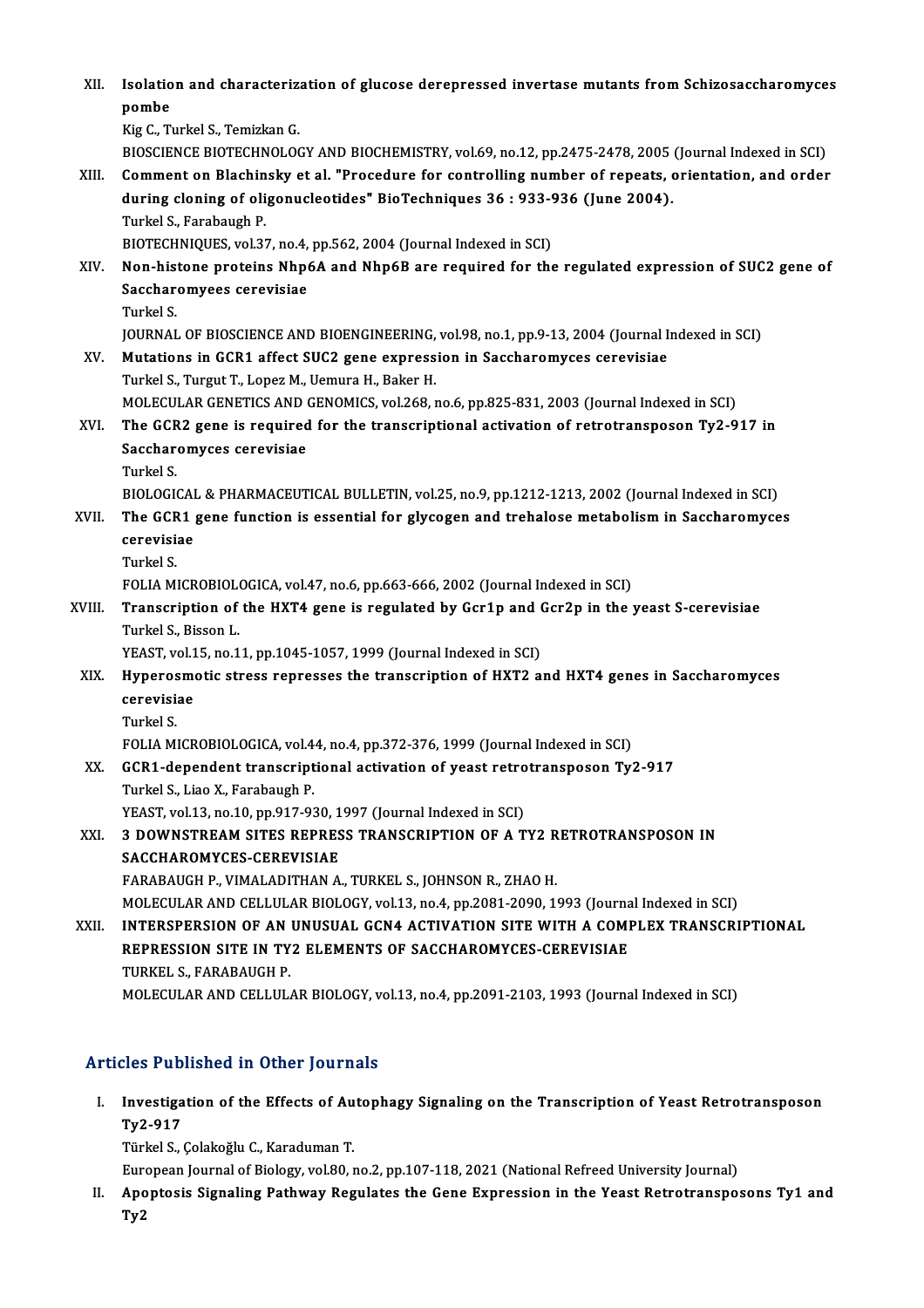ÇOLAKOĞLUC.,TÜRKEL S.

European Journal of Biology, vol.79, no.1, pp.36-42, 2020 (Refereed Journals of Other Institutions)

COLAKOĞLU C., TÜRKEL S.<br>European Journal of Biology, vol.79, no.1, pp.36-42, 2020 (Refereed Journals of Other Institutions)<br>III. Genetic and biochemical analysis of the reserve carbohydrate metabolism in Candida albica European Journal<br>Genetic and bioo<br>Candida rugosa<br>KARACA CENCED Genetic and biochemical analysis of the<br>Candida rugosa<br>KARACA GENÇER H., KIVANÇ M., TÜRKEL S.<br>Advanced Studies in Biology vel 10, no 2, nr Candida rugosa<br>KARACA GENÇER H., KIVANÇ M., TÜRKEL S.<br>Advanced Studies in Biology, vol.10, no.2, pp.61-77, 2018 (Refereed Journals of Other Institutions)

KARACA GENÇER H., KIVANÇ M., TÜRKEL S.<br>Advanced Studies in Biology, vol.10, no.2, pp.61-77, 2018 (Refereed Journals of Other Institutions)<br>IV. Amino Acid Starvation Enhances Programmed Ribosomal Frameshift in Metavirus Ty3 Advanced Studies in Biology, v<br>Amino Acid Starvation Enh<br>Saccharomyces cerevisiae<br>Tüpket s Amino Ac<br>Saccharol<br>TÜRKEL S.<br>Advances i Saccharomyces cerevisiae<br>TÜRKEL S.<br>Advances in Biology, vol.2016, pp.1-6, 2016 (Refereed Journals of Other Institutions)

TÜRKEL S.<br>Advances in Biology, vol.2016, pp.1-6, 2016 (Refereed Journals of Other Institutions)<br>V. Glucose Signaling Pathway Regulates the Transcription of Pseudovirus Ty1 in the Cell Type<br>Dependent Manner in Seccharemyses Advances in Biology, vol.2016, pp.1-6, 2016 (Refereed J<br>Glucose Signaling Pathway Regulates the Transcr<br>Dependent Manner in Saccharomyces cerevisiae<br>T<sup>üpver</sup> S. Arik F Glucose Signalin<br>Dependent Man<br>TÜRKEL S., Arik E.<br>Journal of Annlied Dependent Manner in Saccharomyces cerevisiae<br>TÜRKEL S., Arik E.<br>Journal of Applied Biological Sciences, vol.9, no.1, pp.1-5, 2015 (Refereed Journals of Other Institutions)<br>Piocontrol Activity of the Local Strain of Metashn TÜRKEL S., Arik E.<br>Journal of Applied Biological Sciences, vol.9, no.1, pp.1-5, 2015 (Refereed Journals of Other Institutions)<br>VI. Biocontrol Activity of the Local Strain of Metschnikowiapulcherrima on Different Postha

**Journal of A<br>Biocontrol<br>Pathogens<br>Tüpket S. L** VI. Biocontrol Activity of the Local Strain of Metschnikowiapulcherrima on Different Postharvest<br>Pathogens<br>TÜRKEL S., KORUKLUOĞLU M., YAVUZ M.

Biotechnology Research Internationa, 2014 (Refereed Journals of Other Institutions)

TÜRKEL S., KORUKLUOĞLU M., YAVUZ M.<br>Biotechnology Research Internationa, 2014 (Refereed Journals of Other Institutions)<br>VII. Isolation and Molecular Identification of New Kluyveromyces lactis Strains Producing High Lev Biotechnology Research Internation<br>Isolation and Molecular Identifi<br>Lactase and Invertase Enzymes<br>T<sup>üpkELS</sup> Kavaliont N Isolation and Molecu<br>Lactase and Invertas<br>TÜRKEL S., Kayakent N.<br>Journal of Annlied Biole Lactase and Invertase Enzymes<br>TÜRKEL S., Kayakent N.<br>Journal of Applied Biological Sciences, vol.7, no.3, pp.51-55, 2013 (Refereed Journals of Other Institutions)

### Books&Book Chapters

# ooks & Book Chapters<br>I. Assembly, Release, and Maturation<br>Türkel S Assemble<br>Assemble<br>Türkel S.

Türkel S.<br>in: Principles of Virology, Volume I. Molecular Biology, Prof.Dr. Hikmet Geçkil, Editor, Palme Yayın Dağıtım, Ankara, Türkel S.<br>in: Principles of Vir<br>pp.434-481, 2022<br>Bourious to Infos pp 434<mark>-4</mark><br>Barriers<br>Türkel S.<br>in: <sup>Dringi</sup>

# II. Barriers to Infection<br>Türkel S.

Barriers to Infection<br>Türkel S.<br>in: Principles of Virology, Volume II Pathogenesis and Control, Prof.Dr. Hikmet Geçkil,Prof.Dr. Ekrem Atalan, Editor,<br>Palme Yaum Değitim, Ankara, np.30,50,3033 Türkel S.<br>in: Principles of Virology, Volume II Pathogen<br>Palme Yayın Dağıtım, Ankara, pp.30-59, 2022<br>Mantarlar Alemi in: Principles of Vir<br>Palme Yayın Dağıtı<br>III. **Mantarlar Alemi** Palme Yayı<br><mark>Mantarlar</mark><br>TÜRKEL S.<br>in Biyoloji

Mantarlar Alemi<br>TÜRKEL S.<br>in: Biyoloji, Mehmet Karataş, Gökhan Sadi, Editor, Nobel Akademik Yayıncılık, Ankara, pp.395-402, 2015<br>Transkrinsiyon Baslama Kompleksinin Olysumu

# TÜRKEL S.<br>in: Biyoloji, Mehmet Karataş, Gökhan Sadi, Editor, Nob<br>IV. Transkripsiyon Başlama Kompleksinin Oluşumu<br>TÜRKEL S.

in: Biyoloji<br><mark>Transkrip</mark><br>TÜRKEL S.<br>in: Conoml

Transkripsiyon Başlama Kompleksinin Oluşumu<br>TÜRKEL S.<br>in: Genomlar 3, Fevzi Bardakçı, Celal Ülger, Editor, Nobel Akademik Yayıncılık, Ankara, pp.295-332, 2015<br>Pakterilarda Transkrinsiyon

# TÜRKEL S.<br>in: Genomlar 3, Fevzi Bardakçı, C<br>V. Bakterilerde Transkripsiyon<br>TÜRKEL S. CANAKÇI S. SEVİM E

in: Genomlar 3, Fevzi Bardakçı, Celal Ülger, Ed<br><mark>Bakterilerde Transkripsiyon</mark><br>TÜRKEL S., ÇANAKÇI S., SEVİM E., GÜLER H. İ.<br>in: Temel Moleküler Biyeleji, Ali Osman Baldü

Bakterilerde Transkripsiyon<br>TÜRKEL S., ÇANAKÇI S., SEVİM E., GÜLER H. İ.<br>in: Temel Moleküler Biyoloji, Ali Osman Beldüz, Editor, Palme Yayıncılık, Ankara, pp.263-291, 2014<br>P.N.A'nın İslanmasi, Sayfa; 259, 274

# TÜRKEL S., ÇANAKÇI S., SEVİM E., GÜLER H. İ.<br>in: Temel Moleküler Biyoloji, Ali Osman Beldü<br>VI. **RNA'nın İşlenmesi, Sayfa: 259-274.**<br>TÜRKEL S. in: Temel M<br><mark>RNA'nın İ</mark><br>TÜRKEL S.<br>in: Molekül RNA'nın İşlenmesi, Sayfa: 259-274.<br>TÜRKEL S.<br>in: Moleküler Biyoloji, Mehmet Karataş, Editor, Nobel Akademik Yayıncılık, Ankara, pp.259-274, 2014<br>Ökanyatlarda Transkrinsiyan

# VII. Ökaryotlarda Transkripsiyon<br>CANAKÇI S., TÜRKEL S., İNAN BEKTAŞ K. in: Moleküler Biyoloji, Mehmet Karataş, E<br><mark>Ökaryotlarda Transkripsiyon</mark><br>ÇANAKÇI S., TÜRKEL S., İNAN BEKTAŞ K.<br>in: Temel Moleküler Biyoloji, Ali Osman B

in: Temel Moleküler Biyoloji, Ali Osman Beldüz, Editor, Palme Yayıncılık, Ankara, pp.292-353, 2014

VI I. Ökaryotlarda Transkripsiyonun Regülasyonu in: Temel M<br><mark>Ökaryotl</mark>a<br>TÜRKEL S.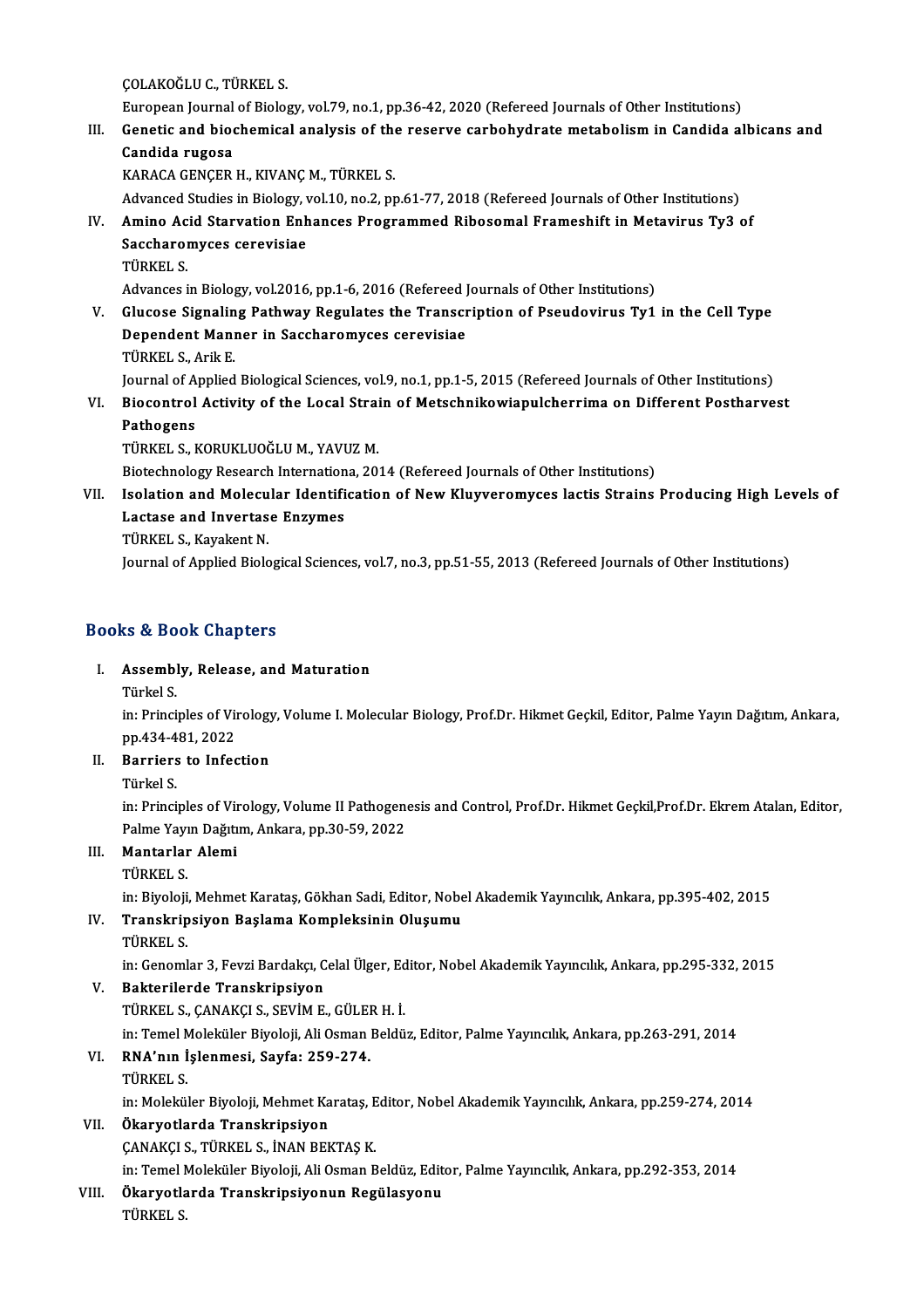in: Moleküler Biyoloji, Mehmet Karataş, Editor, Nobel Akademik Yayıncılık, Ankara, pp.237-258, 2014<br>PNA Metabelizması

IX. RNA Metabolizması<br>TÜRKEL S. in: Molekül<br>**RNA Meta<br>TÜRKEL S.**<br>in: Lebning

RNA Metabolizması<br>TÜRKEL S.<br>in: Lehninger Biyokimyanın İlkeleri, Y. Murat Elçin, Editor, Palme Yayıncılık, Ankara, pp.1021-1065, 2013<br>Ökanyatlarda Transkrinsiyanın Pasülasyanıı

## X. Ökaryotlarda Transkripsiyonun Regülasyonu in: Lehning<br><mark>Ökaryotla</mark><br>TÜRKEL S.<br>in: Molokül Ökaryotlarda Transkripsiyonun Regülasyonu<br>TÜRKEL S.<br>in: Moleküler Biyoloji, Mehmet Karataş, Editor, Nobel Akademik Yayıncılık, Ankara, pp.189-209, 2012<br>PNA'nın İslanmasi

in: Molekül<br><mark>RNA'nın İ</mark><br>TÜRKEL S.<br>in: Molekül

XI. RNA'nın İşlenmesi

in: Moleküler Biyoloji, Mehmet Karataş, Editor, Nobel Akademik Yayıncılık, Ankara, pp.211-226, 2012

## Refereed Congress / Symposium Publications in Proceedings

efereed Congress / Symposium Publications in Proceedings<br>I. Investigation of the Effects of Calcium Signaling Pathway on the Cell Cycle Regulation and<br>Transgription of Cones That Involves in Clusses Mataboliam Investigation of the Effects of Calcium Signaling Pathway on t<br>Transcription of Genes That Involves in Glucose Metabolism Investigation of the Effects of Calcium S<br>Transcription of Genes That Involves in<br>Öztop O.A., Tanık E., Çolakoğlu C., TÜRKEL S.<br>II. International Agricultural Biological Semn

Transcription of Genes That Involves in Glucose Metabolism<br>Öztop O. A. , Tanık E., Çolakoğlu C., TÜRKEL S.<br>II. International Agricultural, Biological &amp; Life Science Conference E-AGBIOL 2020, Edirne, Turkey, 01<br>Sentembe Öztop O. A. , Tanık E., Çola<br>II. International Agricultu<br>September 2020, pp.221<br>Selective autenhesu si II. International Agricultural, Biological & Life Science Conference E-AGBIOL 2020, Edirn<br>September 2020, pp.221<br>II. Selective autophagy signals regulate the gene expression in Ty retrotransposons.

September 2020, pp.221<br>II. Selective autophagy signals regulate the gene expression in Ty retrotransposons.<br>Colakoğlu C., TÜRKEL S. Selective autophagy signals regulate the gene expression in Ty retrotransposons.<br>Çolakoğlu C., TÜRKEL S.<br>II. International Agricultural, Biological &amp; Life Science Conference E-AGBIOL 2020, Edirne, Turkey, 01<br>Sentember

Colakoğlu C., TÜRKEL S.<br>II. International Agricultu<br>September 2020, pp.224<br>Anontosis and Autonh II. International Agricultural, Biological & Life Science Conference E-AGBIOL 2020, Edirne, Turl<br>September 2020, pp.224<br>III. Apoptosis and Autophagy Signaling Repress the Transcription of GPD1 and CYC1 Gene.<br>Taply E. C

September 2020, pp.224<br>Apoptosis and Autophagy Signaling Rep<br>Tanık E., Çolakoğlu C., Öztop O.A. , TÜRKEL S.<br>7th International Congrees of the Melegular l Apoptosis and Autophagy Signaling Repress the Transcription of GPD1 and CYC1 Gene.<br>Tanık E., Çolakoğlu C., Öztop O. A. , TÜRKEL S.<br>7th. International Congress of the Molecular Biology Association of Turkey., İstanbul, Turk Tanık E., Çolakoğlu C.<br>7th. International Co.<br>2019, vol.43, pp.106<br>Industion of Auton

Tth. International Congress of the Molecular Biology Association of Turkey, İstanbul, Turkey, 27 - 29 September<br>2019, vol.43, pp.106<br>IV. Induction of Autophagy and Apoptosis Affects the Gene Expression in Ty Elements of Sa

2019, vol.43, pp.106<br>IV. Induction of Autophagy and Apoptosis Affects the Gene Expression in Ty Elements of Saccharomyces<br>cerevisiae. Induction of Autophagy and Apoptosis<br>cerevisiae.<br>TÜRKEL S., Çolakoğlu C., Tanık E., Öztop O. A.<br>20th International Conference on Veset Cons

29th International Conference on Yeast Genetics and Molecular Biology (ICYGMB)., Goethenburg, Sweden, 18 - 22<br>August 2019 TÜRKEL S., Ço<br>29th Internat<br>August 2019<br>Citric Acid S 29th International Conference on Yeast Genetics and Molecular Biology (ICYGMB)., Goethenburg, Sweden, 18<br>August 2019<br>V. Citric Acid Stress Results with Cell Cycle Abnormalities and Activates GPD1 Expression in MAPK<br>Heg1n (

# August 2019<br>Citric Acid Stress Results with C<br>Hog1p/p38 Dependent manner.<br>T<sup>üpver</sup> S. Arska G. İhrabimeva G. Citric Acid Stress Results with C<br>Hog1p/p38 Dependent manner.<br>TÜRKEL S., Arslan G., İbrahimova G.<br>Eth International Congress of the M Hog1p/p38 Dependent manner.<br>TÜRKEL S., Arslan G., İbrahimova G.<br>6th. International Congress of the Molecular Biology Association of Turke, İzmir, Turkey, 5 - 08 September 2018<br>Sassharomuses serevisiae'da Organik Asit Stres

TÜRKEL S., Arslan G., İbrahimova G.<br>6th. International Congress of the Molecular Biology Association of Turke, İzmir, Turkey, 5 - 08 September<br>1991 - VI. Saccharomyces cerevisiae'da Organik Asit Stresinin CYC1 ve GPD1 Genl 6th. International Congress<br>Saccharomyces cerevisi<br>Etkilerinin İncelenmesi.<br>Tüpket S. Arslan C. İbrah VI. Saccharomyces cerevisiae'da Organik Asit Stresinin CYC1 ve GPD1 Genleri Transkripsiyonuna<br>Etkilerinin İncelenmesi.<br>TÜRKEL S., Arslan G., İbrahimova G., Peters T. S.

III. Ulusal Uygulamalı Biyolojik Bilimler Kongresi, Eskişehir, Turkey, 3 - 05 May 2018

TÜRKEL S., Arslan G., İbrahimova G., Peters T. S.<br>III. Ulusal Uygulamalı Biyolojik Bilimler Kongresi, Eskişehir, Turkey, 3 - 05 May 2018<br>VII. Identification of yeast samples and yeast biodiversity from Arbutus unedo L. III. Ulusal Uygulamal<br>Identification of y<br>TÜRKEL S., Sarıca S.<br>4th International Co Identification of yeast samples and yeast biodiversity from Arbutus unedo L. Berr<br>TÜRKEL S., Sarıca S.<br>4th International Congresson Applied Biological Sciences, Eskişehir, Turkey, 3 - 05 May 2018<br>Snt7n is essential for reg

TÜRKEL S., Sarıca S.<br>4th International Congresson Applied Biological Sciences, Eskişehir, Turkey, 3 - 05 May 2018<br>2018 - VIII. Spt7p is essential for regulation of NTH1 gene expression in Saccharomyces cerevisiae.<br>2019 - T 4th International Congresson Applied B<br>Spt7p is essential for regulation of<br>TURGUT GENÇ T., AKINCI N., TÜRKEL S. Spt7p is essential for regulation of NTH1 gene expression in Saccharomyces cerevisiae.<br>TURGUT GENÇ T., AKINCI N., TÜRKEL S.<br>6. International Molecular Biology and Biotechnology Congress (MOLBIOTECH), 22 - 25 December 2017<br>

TURGUT GENÇ T., AKINCI N., TÜRKEL S.<br>6. International Molecular Biology and Biotechnology Congress (MOLBIOTECH), 22 - 25 December 20<br>IX. SNF2 has a role in transcriptional regulation of NTH1 gene in Saccharomyces cerevisia 6. International Molecular Biology and I<br>SNF2 has a role in transcriptional<br>TURGUT GENÇ T., AKINCI N., TÜRKEL S. SNF2 has a role in transcriptional regulation of NTH1 gene in Saccharomyces cerevisiae.<br>TURGUT GENÇ T., AKINCI N., TÜRKEL S.<br>6. International Molecular Biology and Biotechnology Congress (MOLBIOTECH), 22 - 25 December 2017

TURGUT GENÇ T., AKINCI N., TÜRKEL S.<br>6. International Molecular Biology and Biotechnology Congress (MOLBIOTECH), 22 - 25 December 2017<br>8. Computational investigation of TOR1 gene structure and expression profiles in differ 6. Interr<br>Compu<br>species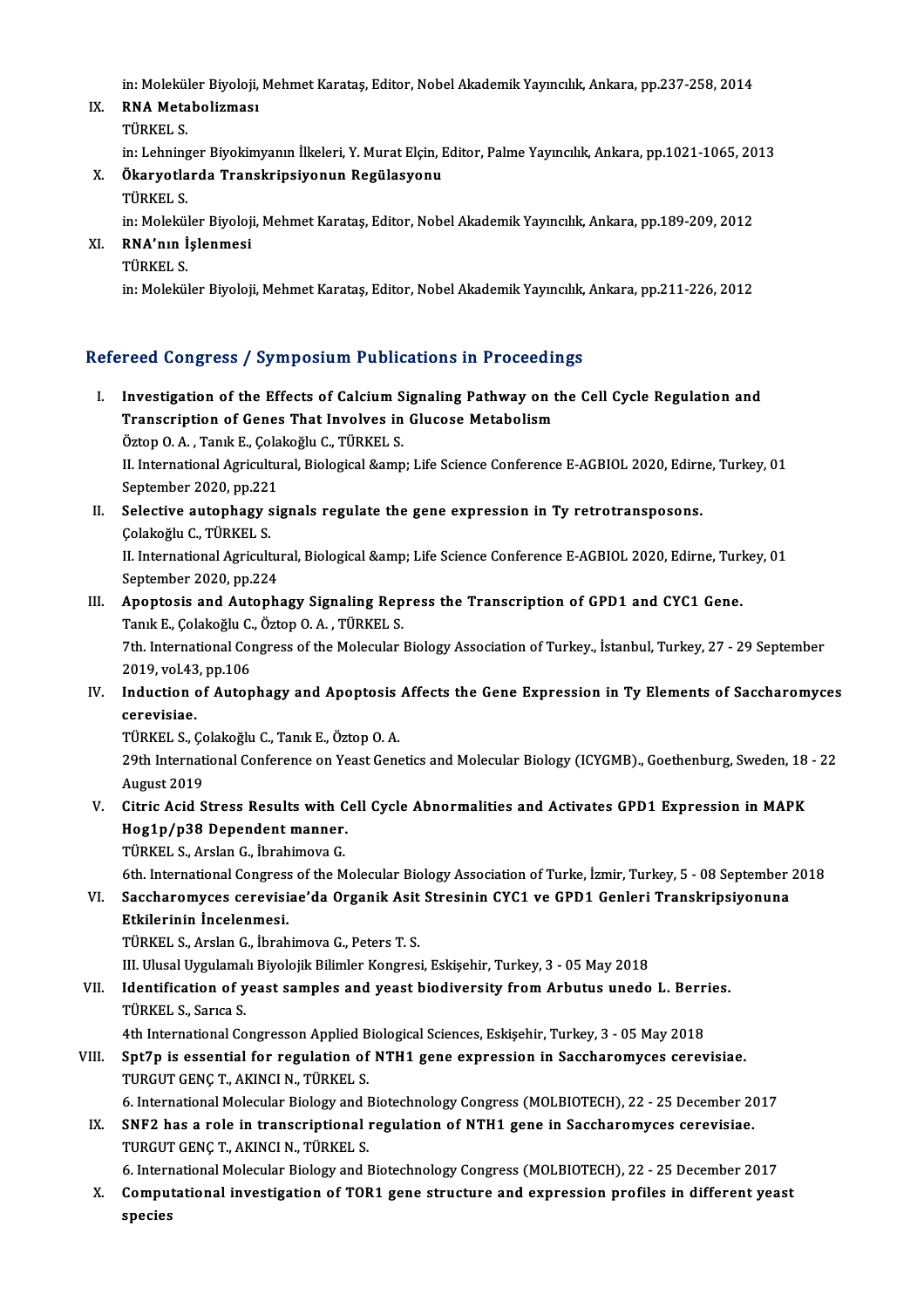TÜRKEL S.,BekpenC.,ÖzN. TÜRKEL S., Bekpen C., Öz N.<br>28th International Conference on Yeast Genetics and Molecular Biology, Prag, Czech Republic, 27 August - 01<br>Sentember 2017, pp.202.202 TÜRKEL S., Bekpen C., Öz N.<br>28th International Conference<br>September 2017, pp.302-303<br>Computational Anglusia of 28th International Conference on Yeast Genetics and Molecular Biology, Prag, Czech Republic, 27 August - 01<br>September 2017, pp.302-303<br>XI. Computational Analysis of the Glycolytic Gene Expression Patterns in Different Sacc September 2017, pp.302-303<br>Computational Analysis of the Glycolytic Gene Expression Patter:<br>cerevisiae Strains Grown in Solid State Fermentation Conditions<br>Servili B. TURCUT CENC T. TÜRKELS Computational Analysis of the Gly<br>cerevisiae Strains Grown in Solid<br>Servili B., TURGUT GENÇ T., TÜRKEL S.<br>28 International Conference on Veest cerevisiae Strains Grown in Solid State Fermentation Conditions<br>Servili B., TURGUT GENÇ T., TÜRKEL S.<br>28. International Conference on Yeast Genetics and Molecular Biology (ICYGMB), 27 August - 01 September 2017<br>Stress Asti Servili B., TURGUT GENÇ T., TÜRKEL S.<br>28. International Conference on Yeast Genetics and Molecular Biology (ICYGMB), 27 August - 01 September 20<br>XII. Stress Activated Protein Kinases Regulates the Ribosomal Frameshift rate **28. International Conferer<br>Stress Activated Protei<br>subunit of Telomerase**<br>T<sup>ipVEI S. Sarica S</sup> **Stress Activated P<br>subunit of Telome<br>TÜRKEL S., Sarıca S.<br>The 41st EEPS Cong** subunit of Telomerase<br>TÜRKEL S., Sarıca S.<br>The 41st FEBS Congress, Kuşadası, Turkey, 3 - 08 September 2016, vol.283<br>Stress, astivated protein, kinases regulates the ribesemal framechif TÜRKEL S., Sarıca S.<br>The 41st FEBS Congress, Kuşadası, Turkey, 3 - 08 September 2016, vol.283<br>XIII. Stress activated protein kinases regulates the ribosomal frameshift rate in EST3 gene, encoding<br>subunit of telemorese. The 41st FEBS Congress,<br>Stress activated protei<br>subunit of telomerase<br>Turkel S. Sarice S. Stress activated<br>subunit of telom<br>Turkel S., Sarica S.<br>41et EERS Congres subunit of telomerase<br>Turkel S., Sarica S.<br>41st FEBS Congress on Molecular and Systems Biology for a Better Life, Kusadasi, Turkey, 3 - 08 September 2016,<br>vol.283, pp.176 Turkel S., Sarica S. 41st FEBS Congress on Molecular and Systems Biology for a Better Life, Kusadasi, Turkey, 3 - 08 Septemb<br>vol.283, pp.176<br>XIV. Zayıf organik asit stresinin Saccharomyces cerevisiae da SUC2 geni ekspresyonu ve invertaz<br>altiwi vol.283, pp.176<br>Zayıf organik asit st<br>aktivitesine etkileri<br><sup>Vohnomon A. Tünvel</sup> Zayıf organik asit stre<br>aktivitesine etkileri<br>Kahraman A., TÜRKEL S.<br>18 Ulucel Biyetelmeleji I <mark>aktivitesine etkileri</mark><br>Kahraman A., TÜRKEL S.<br>18. Ulusal Biyoteknoloji Kongresi, Turkey, 18 - 19 December 2015<br>Glikelitik velak ektivetën<sup>g,</sup> Gerla fark sentarinin metebelih Kahraman A., TÜRKEL S.<br>18. Ulusal Biyoteknoloji Kongresi, Turkey, 18 - 19 December 2015<br>XV. Glikolitik yolak aktivatörü Gcr1p fazla sentezinin metabolik etkileri<br>TÜRKEL S., Ulaş M., kahraman A. 18. Ulusal Biyoteknoloji Kongres<br>Glikolitik yolak aktivatörü Go<br>TÜRKEL S., Ulaş M., kahraman A.<br>19. Ulusal Biyoteknoloji Kongres Glikolitik yolak aktivatörü Gcr1p fazla sentezinin metabolik<br>TÜRKEL S., Ulaş M., kahraman A.<br>18. Ulusal Biyoteknoloji Kongresi, Turkey, 18 - 19 December 2015<br>S. senevisine de Ger1n nin farla sentezinin üreme bızı ve en TÜRKEL S., Ulaş M., kahraman A.<br>18. Ulusal Biyoteknoloji Kongresi, Turkey, 18 - 19 December 2015<br>XVI. S cerevisiae da Gcr1p nin fazla sentezinin üreme hızı ve endüstriyel metabolitlerin üretimine<br>etkilerinin genetik ve biy 18. Ulusal Biyoteknoloji Kongresi, Turkey, 18 - 1<br>S cerevisiae da Gcr1p nin fazla sentezinin<br>etkilerinin genetik ve biyokimyasal analizi<br>T<sup>üpket S Hes M</sup> S cerevisiae da G<br>etkilerinin genet<br>TÜRKEL S., Ulaş M.<br>W. Ulucal Molaküle etkilerinin genetik ve biyokimyasal analizi<br>TÜRKEL S., Ulaş M.<br>IV Ulusal Moleküler Biyoloji ve Biyoteknoloji Kongresi, Turkey, 21 - 24 August 2015 XVII. Bazı gıda katkı maddelerinin Saccharomyces cerevisiae da trehaloz ve gliserol metabolizması genleri IV Ulusal Moleküler Biyoloji ve Biyoteknoloji Kongresi, Turkey, 21 - 2<br>Bazı gıda katkı maddelerinin Saccharomyces cerevisiae da tre<br>ekspresyonuna etkilerinin moleküler ve biyokimyasal analizi<br>Kahraman A. Angu S. Tüpket S Bazı gıda katkı maddelerinin S<br>ekspresyonuna etkilerinin mo<br>Kahraman A., Angın S., TÜRKEL S.<br>W. Ulucel Moleküler Biyeleji ve Bir Kahraman A., Angın S., TÜRKEL S.<br>IV Ulusal Moleküler Biyoloji ve Biyoteknoloji Kongresi, Turkey, 21 - 24 August 2015 Kahraman A., Angın S., TÜRKEL S.<br>IV Ulusal Moleküler Biyoloji ve Biyoteknoloji Kongresi, Turkey, 21 - 24 August 2015<br>Accharomyces cerevisiae da Mig1 transkripsiyon represörü NTH1 gen ekspresyonunu dolaylı aktive<br>Ader IV Ulu<br>Sacch<br>eder<br>SOLA Saccharomyces cerevisiae da Mig1 tra<br>eder<br>SOLAK M. Ş. , TURGUT GENÇ T., TÜRKEL S.<br>W. Ulusal Malakülar Biyalaji ve Biyatalmak <mark>eder</mark><br>SOLAK M. Ş. , TURGUT GENÇ T., TÜRKEL S.<br>IV Ulusal Moleküler Biyoloji ve Biyoteknoloji Kongresi, Turkey, 21 - 24 August 2015<br>Sosabaromuses, sarevisiae de sesitli sinyal iletim valaklarının NTH1, seni al SOLAK M. Ş. , TURGUT GENÇ T., TÜRKEL S.<br>IV Ulusal Moleküler Biyoloji ve Biyoteknoloji Kongresi, Turkey, 21 - 24 August 2015<br>XIX. Saccharomyces cerevisiae da çeşitli sinyal iletim yolaklarının NTH1 geni ekspresyonuna et IV Ulusa<br><mark>Saccha</mark><br>analizi<br>TURCUI TURGUT GENÇ T., Solak M. Ş., Servili B., TÜRKEL S. <mark>analizi</mark><br>TURGUT GENÇ T., Solak M. Ş. , Servili B., TÜRKEL S.<br>IV Ulusal Moleküler Biyoloji ve Biyoteknoloji Kongresi, Turkey, 21 - 24 August 2015<br>Cen1. Cen3. somplex.regulates.ribosomal.frameshift.in.metavinus.Tv3.of S XX. Gcn1-Gcn2 complex regulates ribosomal frameshift in metavirus Ty3 of S. cerevisiae TÜRKEL S. IV Ulusal M<br>**Gcn1-Gcn**<br>TÜRKEL S.<br>26th Intern Gcn1-Gcn2 complex regulates ribosomal frameshift in metavirus Ty3 of S. cerevisiae<br>TÜRKEL S.<br>26th International Conference on Yeast Genetics and Molecular Biology, Frankfurt, Germany, 29 August - 03<br>Sentember 2012, vol 20, TÜRKEL S.<br>26th International Conference of<br>September 2013, vol.30, pp.102<br>Isolation and analysis of son 26th International Conference on Yeast Genetics and Molecular Biology, Frankfurt, Germany, 29 August - 03<br>September 2013, vol.30, pp.102<br>XXI. Isolation and analysis of constitutive invertase mutants resistant to high level September 2013, vol.30, pp.102<br>Isolation and analysis of cons<br>Schizosaccharomyces pombe.<br>Temirkan C. Kia C. Turkal S. Isolation and analysis of<br>Schizosaccharomyces por<br>Temizkan G., Kig C., Turkel S.<br>21st International Conferenc 21st International Conference on Yeast Genetics and Molecular Biology, Gothenburg, Sweden, 7 - 12 July 2003, vol.20 Temizkan G., Kig C., Turkel S.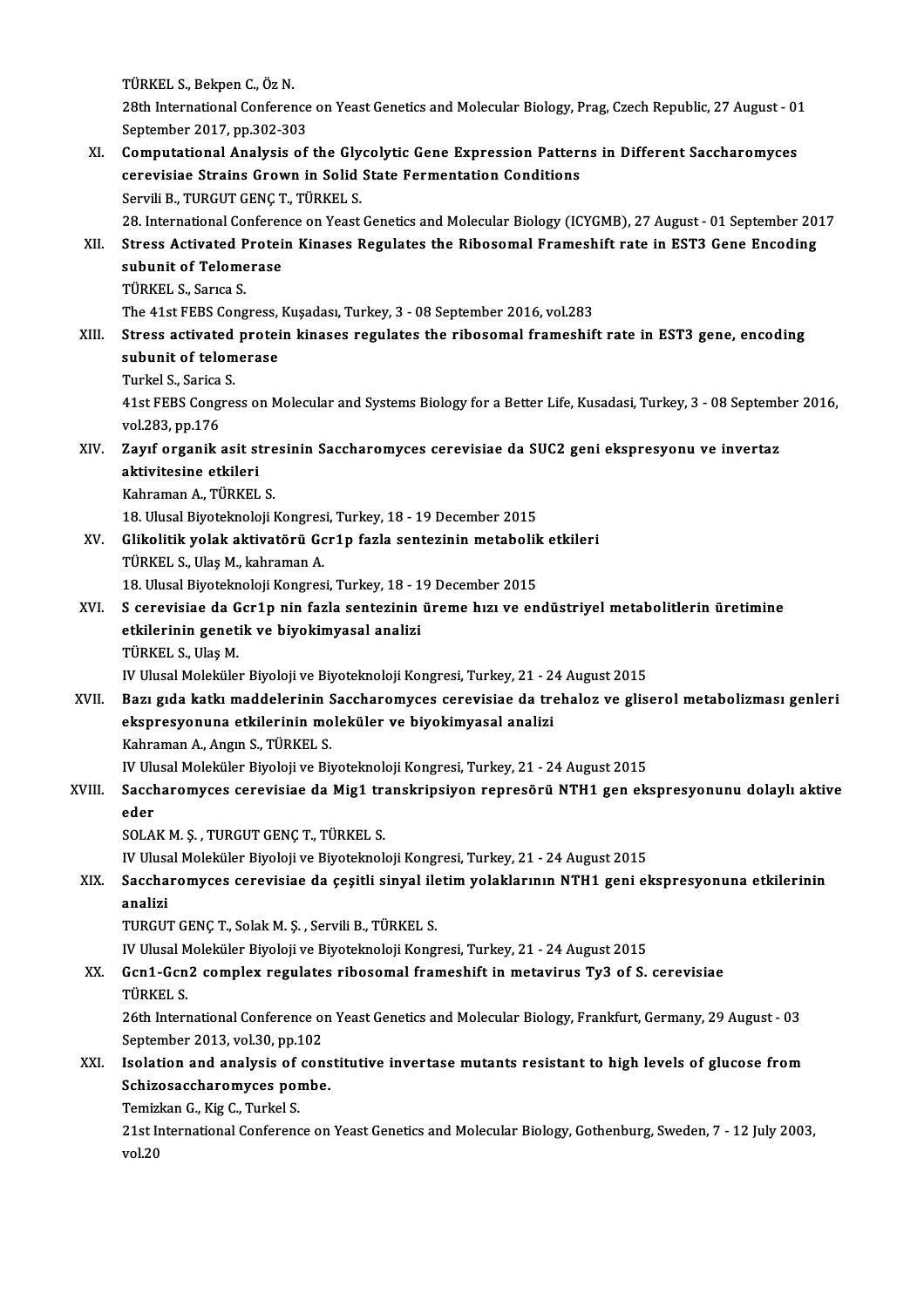## Supported Projects

Supported Projects<br>TÜRKEL S., TUBITAK Project, Pankreatik Kanserde Hedef Genlerin Susturulması ve Terapötik Etkisinin İn Vitro ve İn Vivo<br>Qlarek Arestirulması, 2012, 2017 Olapportolar 1 1 0 joules<br>TÜRKEL S., TUBITAK Project, Pank<br>Olarak Araştırılması, 2013 - 2017<br>TÜRKEL S. Project Supportod bu k TÜRKEL S., TUBITAK Project, Pankreatik Kanserde Hedef Genlerin Susturulması ve Terapötik Etkisinin İn Vitro v<br>Olarak Araştırılması, 2013 - 2017<br>TÜRKEL S., Project Supported by Higher Education Institutions, Deneysel Inflam Olarak Araştırılması, 2013 - 2017<br>TÜRKEL S., Project Supported by Higher Education Institutions,<br>Kurkuminin Paraoksonaz Ekspresyonu ile İlişkisi, 2014 - 2016<br>KORUKLUQČLU M. KUMPAL A. TÜRKEL S. Project Supported i TÜRKEL S., Project Supported by Higher Education Institutions, Deneysel Inflamatuvar Bağırsak Hastalıklarında<br>Kurkuminin Paraoksonaz Ekspresyonu ile İlişkisi, 2014 - 2016<br>KORUKLUOĞLU M., KUMRAL A., TÜRKEL S., Project Suppo Kurkuminin Paraoksonaz Ekspresyonu ile İlişkisi, 2014 - 2016<br>KORUKLUOĞLU M., KUMRAL A., TÜRKEL S., Project Supported by Higher Education Institutions, Gemlik çeşid<br>fermentasyonunda bazı bileşenlerin değişimi ve etkili lakt KORUKLUOĞLU M., KUMRAL A., TÜRKEL S., Project Supported by Higher Education Institutions, Gemlik çeşidi zey<br>fermentasyonunda bazı bileşenlerin değişimi ve etkili laktik asit bakterileri ile mayaların tanısı, 2010 - 2016<br>TÜ fermentasyonunda bazı bileşenlerin değişimi ve etkili laktik asit bakterileri ile mayaların tanısı, 201<br>TÜRKEL S., TUBITAK Project, S cerevisiae da Gcr1p nin fazla sentezinin üreme hızı biyomas verimi<br>metabolitlerin üretim TÜRKEL S., TUBITAK Project, S cerevisiae da Gcr1p nin fazla sentezinin üreme hızı biyomas verimi ve endüstriyel<br>metabolitlerin üretimine etkilerinin genetik ve biyokimyasal analizler ile incelenmesi, 2014 - 2015<br>TÜRKEL S., metabolitlerin üretin<br>TÜRKEL S., Project S<br>analizi, 2012 - 2013<br>Kumral A. Türkel S TÜRKEL S., Project Supported by Higher Education Institutions, S. cerevisiae'da gliserol ve trehaloz metabolizmasını<br>analizi, 2012 - 2013<br>Kumral A., Türkel S., Korukluoğlu M., Project Supported by Other Official Institutio analizi, 2012 - 2013<br>Kumral A., Türkel S., Korukluoğlu M., Project Supported by Other Official Institutions, Gemlik çeşidi siyah zey<br>fermentasyonunda bazı bileşenlerin değişimi ve etkili laktik asit bakterileri ile mayalar Kumral A., Türkel S., Korukluoğlu M., Project Supported by Other Official Institutions, Gemlik çeşidi siyah zeytinlerin<br>fermentasyonunda bazı bileşenlerin değişimi ve etkili laktik asit bakterileri ile mayalarının tanısı, fermentasyonunda bazı bileşenlerin değiş:<br>Türkel S., Project Supported by Other Offic<br>etkilerinin moleküler analizi, 2009 - 2011<br>TÜRKEL S. TURITAK Project Sit ürünleri: Türkel S., Project Supported by Other Official Institutions, Hücresel sinyal iletim yollarının metavirüs TY3de frameshifte<br>etkilerinin moleküler analizi, 2009 - 2011<br>TÜRKEL S., TUBITAK Project, Süt ürünlerimizden izole edi etkilerinin moleküler analizi, 2009<br>TÜRKEL S., TUBITAK Project, Süt ü<br>ve immobilizasyonu, 2005 - 2009<br>Harsa H. S., Türkel S., TUBITAK Pr TÜRKEL S., TUBITAK Project, Süt ürünlerimizden izole edilen mikroorganizmalardan laktaz enzimi üretimi, saflaştırılm<br>ve immobilizasyonu, 2005 - 2009<br>Harsa H. Ş. , Türkel S., TUBITAK Project, Süt ürünlerimizden izole edilen ve immobilizasyonu, 2005 - 2009<br>Harsa H. Ş. , Türkel S., TUBITAK Project, Süt ürünlerimizden izole edilen mikroorganizmalardan laktaz enzimi üretimi<br>saflaştırılması ve immobilizasyonu, 2005 - 2008<br>Türkel S., Project Suppor Harsa H. S., Türkel S., TUBITAK Project, Süt ürünlerimizden izole edilen mikroorganizmalardan laktaz enzimi üretimi Ty2 917 de gen işleyişine etkilerinin araştırılması, 2004 - 2006 Türkel S., Project Supported by Other Official Institutions, Hücre bölünme hızı ve metabolik durumunun retrotransp<br>Ty2 917 de gen işleyişine etkilerinin araştırılması, 2004 - 2006<br>Turgut Genç T., Türkel S., Project Support Ty2 917 de gen işleyişine etkilerinin araştırılması, 2004 - 2006<br>Turgut Genç T., Türkel S., Project Supported by Other Official Institutions, Hücre dışına salgılanan alfa amilaz en<br>aktivitesinin farklı Pichia türlerinde de Turgut Genç T., Türkel S., Project Supported by Other Official Institutions, Hücre dışına salgılanan alfa amilaz enzim<br>aktivitesinin farklı Pichia türlerinde değişik fizyolojik şartlarda biyokimyasal ve moleküler analizi, aktivitesinin farklı Pichia türlerinde değişik fizyolojik şartlarda biyokimyasal ve moleküler analizi, 2003 - 2006<br>Türkel S., TUBITAK Project, Methylotrophic Mayalarda İnvertaz Aktivitesi ve Depo karbonhidrat metabolizması Türkel S., TUBITAK Project, Methylotrophic Mayalarda İnvertaz Aktivitesi ve Depo karbonhidrat metabolizmasını<br>Biyokimyasal Analizi, 2002 - 2003<br>Türkel S., TUBITAK Project, Transkripsiyon Faktörleri Gcr1p Gcr2p ve Rap1p nin Biyokimyasal Analizi, 2002 - 2003<br>Türkel S., TUBITAK Project, Transkripsiyon Faktörleri Gcr1p Gcr2p ve Rap1p nin S cere<br>Trehaloz metabolizması ve Stres toleransına olan etkilerinin araştırılması, 2001 - 2003

# Trehaloz metabolizması ve Stres toleransına olan etkilerinin araştırılması, 2001 - 2003<br>Edit Congress and Symposium Activities

I. Ulusal Biyoloji Toplulukları Kongresi, Invited Speaker, Bursa, Turkey, 2019 gare Gongress and by mposium ricervices<br>I. Ulusal Biyoloji Toplulukları Kongresi, Invited Speaker, Bursa, Turkey, 2019<br>Genetik Öğrenci Topluğu I. sempozyumu, Invited Speaker, Balıkesir, Turkey, 2018<br>"Maya Biyotelmolojisind I. Ulusal Biyoloji Toplulukları Kongresi, Invited Speaker, Bursa, Turkey, 2019<br>Genetik Öğrenci Topluğu I. sempozyumu, Invited Speaker, Balıkesir, Turkey, 2018<br>"Maya Biyoteknolojisinde Güncel Gelişmeler", Invited Speaker, Ç Genetik Öğrenci Topluğu I. sempozyumu, Invited Speaker, Balıkesir, Turkey, 2018<br>"Maya Biyoteknolojisinde Güncel Gelişmeler", Invited Speaker, Çanakkale, Turkey, 2008<br>"Retrotranspozon Ty2'de gen Anlatımının Metabolik Kontro "Maya Biyoteknolojisinde Güncel Gelişmeler", Invited Speaker, Çanakkale, Turkey, 2008<br>"Retrotranspozon Ty2'de gen Anlatımının Metabolik Kontrolu", Invited Speaker, İstanbul, Turkey, 2008<br>5. "Regulation of HXT Genes Transcr "Retrotranspoz"<br>5. "Regulation<br>America, 1998<br>University of Co 5. "Regulation of HXT Genes Transcription by Gcr1p in S. cerevisiae.", Invited Speaker, Maryland, United States Of<br>America, 1998<br>University of California-Davis, Dept. of Viticulture and Enology, Invited Speaker, Maryland, Ameri<br>Univer<br>1998<br>Polme University of California-Davis, Dept. of Viticulture and Enology, Invited Speaker, Maryl<br>1998<br>Pakmaya ve ODTÜ, Gıda Mühendisliği Bölümü, Invited Speaker, Ankara, Turkey, 1996 Pakmaya ve ODTÜ, Gıda Mühendisliği Bölümü, Invited Speaker, Ankara, Turkey, 1996<br>Citations

Citations<br>Total Citations (WOS):177<br>b.indox (WOS):8 h-index (WOS):8

# h-index (WOS):8<br>Scholarships